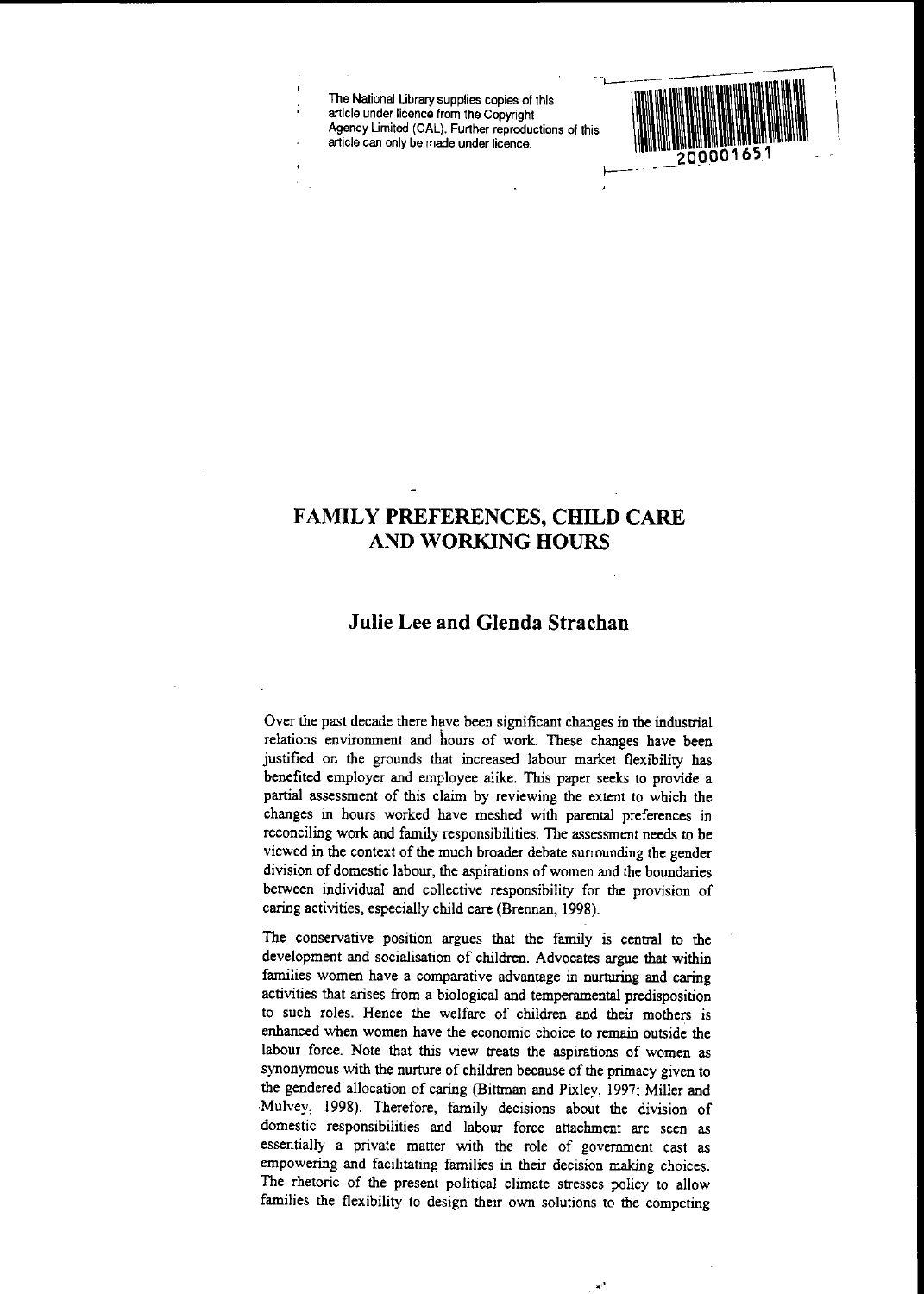demands of work and family life. Nevertheless, conservative policy is biased in favour of families who opt to have the mother out of the workforce, as evidenced by the 1996/97 federal budget (see, for example, Family Tax Initiative).

The radical response to this view of the family is to argue that the stereotypical division of caring responsibilities is part of the systematic suppression of the rights of women. Rather than being founded in comparative advantage, the assignment of women to caring roles has segmented the population and labour force in the economic interests of men. Since the production of these caring services is largely unseen and unpaid within the family, they have been undervalued relative to the paid, market based productiop of men. The solution requires acknowledgement that caring for children is a collective social responsibility and that the welfare of women is not necessarily synonymous with nurturing children. Society at large has an interest in the skills and attitudes of the next generation and the burden should not be solely that of parents, let alone women. One means of easing the burden of care is to recognise that, irrespective of labour force attachment, families are entitled to be able to access quality alternatives for parental child care. In this view, government and communities should seek to develop policies that provide access to affordable child care that provides families with the choice of alternatives to parental care if this is what the family wishes. Recent policy changes amount to a government retreat from this view with the decreased affordability of centre-based child care, the withdrawal of support for community-sponsored child care centres, and the introduction of a means test on the child care cash rebate (Lee and Strachan, 1998).

Yet another, perhaps narrower and more pragmatic, view cites the economic advantages to society of sustaining female labour force participation. Investment in education of the female labour force is retained and society benefits from the productivity and higher earnings of a more active skilled workforce. Of course, to the extent that market **work is substituted for domestic production, the rise in market earnings** will overstate the real gains in output. Indeed, the unequal allocation of **time devoted to domestic production between men and women constrains** the terms on which women participate in the labour force. There is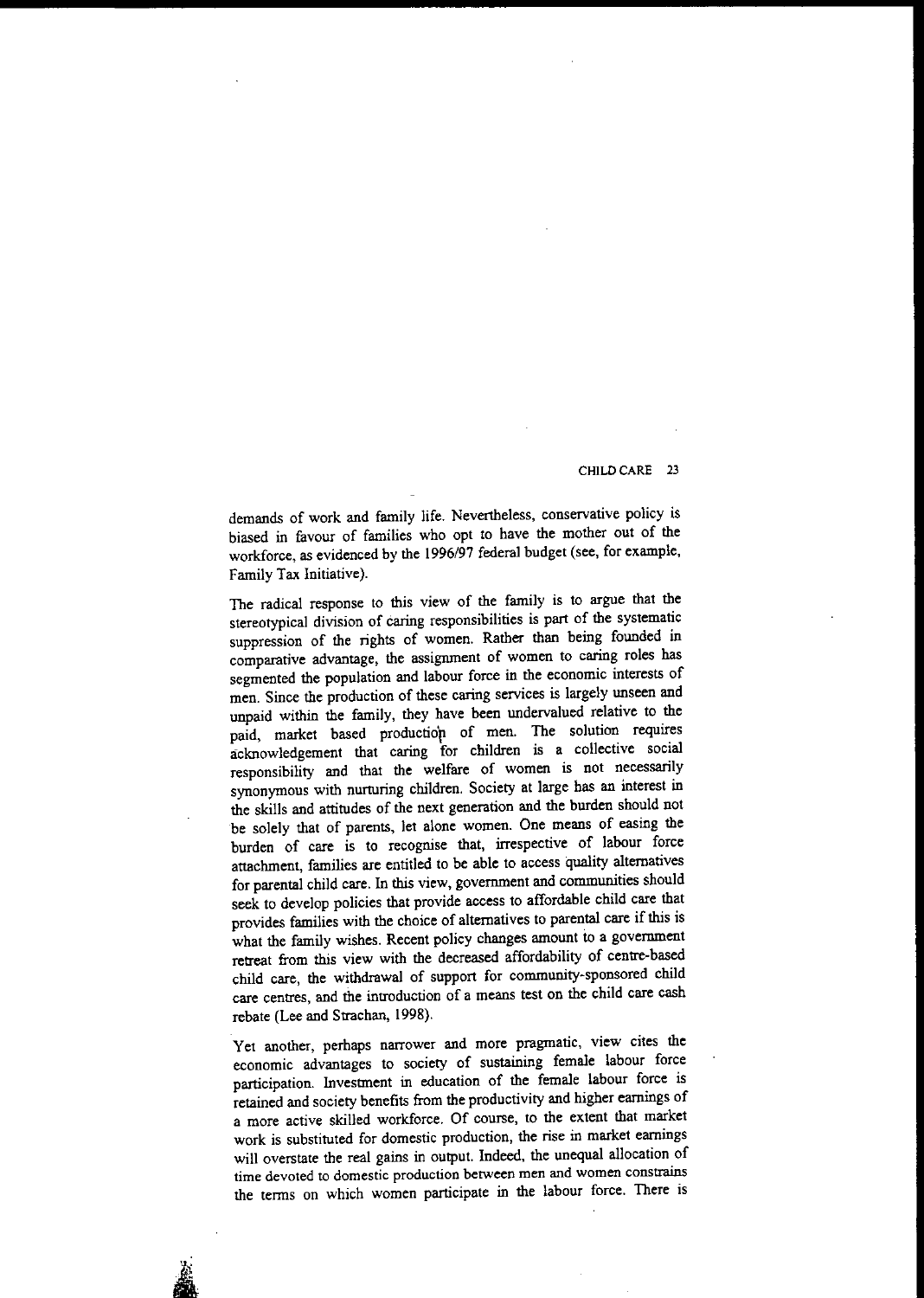evidence to suggest 'clear links between the nature of the division of time in the household and the types of specialisation undertaken in the labour market' (Miller & Mulvey, 1998: 13). For many women, either by choice or design, attachment to the labour force is via the secondary labour market. The coordination of work and family responsibilities is facilitated by part-time work but such employment is often characterised by poor conditions, low pay, lack of training and promotion opportunities and absence of other advantages associated with continuity of employment in the primary labour market. Despite the entry of significant numbers of women with dependent children into the labour force, the social changes necessary to reconcile the often conflicting demands of work and family commitments have been slow and .fragmented. The governmeht's role, under this scenario, is to implement policies that reduce or remove these obstacles to effective and full participation of women in the labour force. In practice, recent governments have abrogated this responsibility by relying on marketinduced 'family friendly' workplace initiatives. Thus onus of responsibility for workplace practices devolves to families and employers.

This emphasis on the ability of women and men to combine their paid work and family responsibilities has been espoused by governments, business and trade unions (Burgess and Straehan 1999).. Both Labor and LiberaIlNationaI Party Coalition Governments have designated cettain policies as 'family friendly' and changes in industrial relations have been promulgated as beneficial for workers with family responsibilities. In 1994 the Labor Government alleged that enterprise bargaining would provide 'increased opportunities for workers to achieve more flexible working arrangements tailored to suit their family needs' (Achievements So Far & Coming Events 1995: 2). Minimum entitlements included unpaid parental leave and protection against unfair dismissal for reasons including family responsibilities. The 1995-96 agreement between the ACTIJ and the federal Labor Government, known as the Prices and Incomes Accord part VllI, spoke about 'the cooperative development of measures - including enterprise bargaining and changes to award provisions' which would 'give workers more flexibility in meeting their family comminnents' (Budget Initiatives: An Agenda for Families 1995: 2).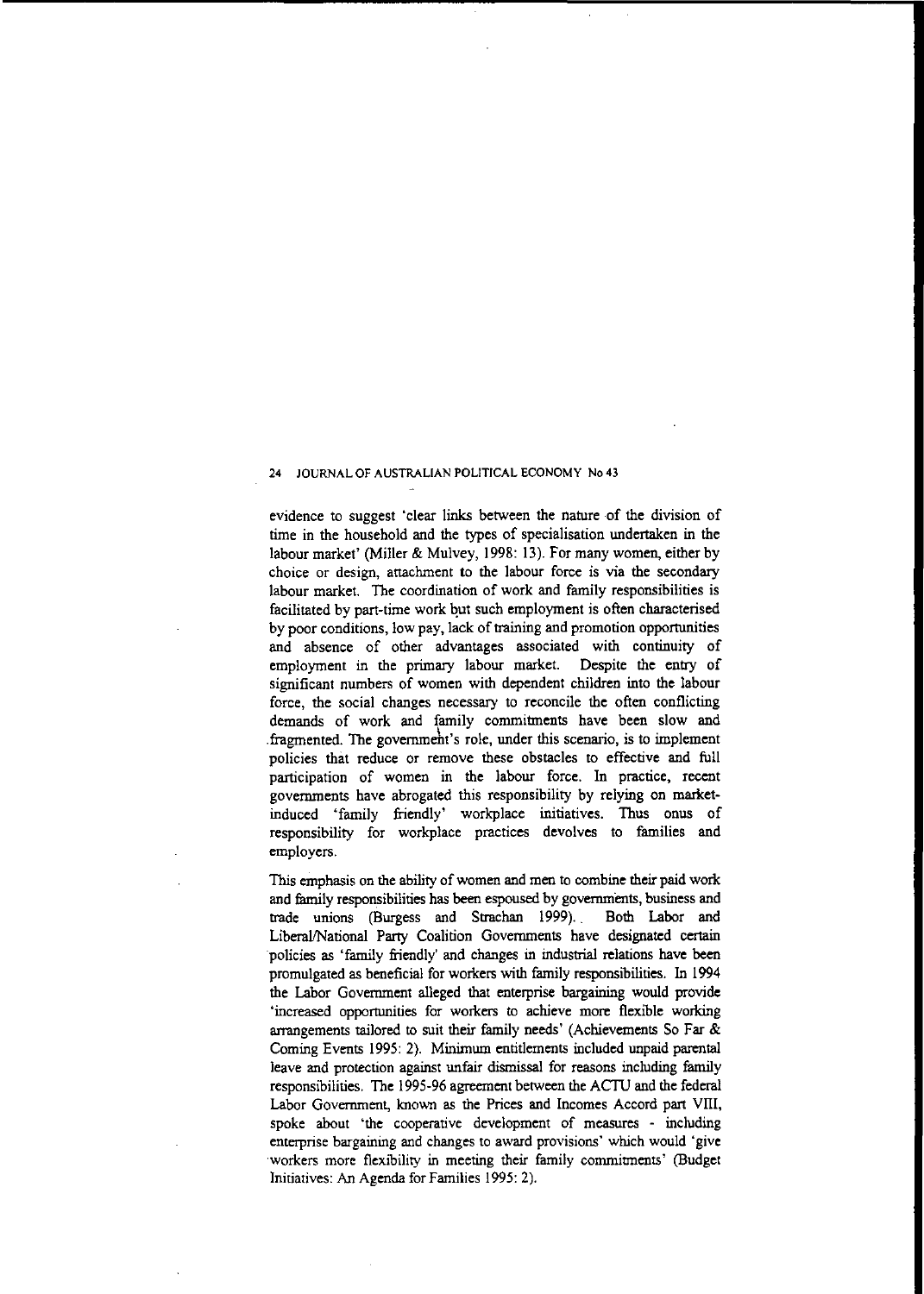### CHILD CARE 2S

These views have continued to be promulgated under the Coalition Government elected in 1996. Under the heading 'A Flexible and Responsive Workplace', the Liberal Party policy on women states that the Liberal/National Coalition recognises the particular needs of 'women with family responsibilities and our industrial relations policy will be of particular benefit to those women who wish to blend family and work responsibilities ... Only a flexible and responsive industrial relations system can cater to differing individual circumstances' (Liberal Party, 1997). The idea of work and family policies is now so prevalent that the 1997 budget was trumpeted as a 'family friendly' one with a supplementary budget statement entitled 'Our Commitment to Women' (Budget Statements 1997). Policies put forward at the 1998 election strengthened these themes: 'The Coalition is committed to promoting<sup>1</sup>economic independence for women while respecting the choices they make about their lives' (Liberal/National Party, 1998b: cover). Family policy including child care was emphasised. Indeed, the Coalition stressed that: .

**families are the very heart of Australian life. Our families give us** . **strength and suppon to CflJ1)', us through our difficult times. 'Families are the best social 'welfare system ever devised. Stronger families and strong family life mean a stronger and** better Australia (Liberal/National Party, 1998a: cover).

This policy highlights the care of children and states that the Coalition had improved access, equity and quality of child care, particularly for low and middle income families through the provision of more child care places and centres as well as financial assistance.

It is not our intention here to assess the Coalition government's claims regarding access to and affordability of non-parental child care. We have argued elsewhere (Lee and Strachan, 1998) that the present policy mix is biased in favour of families who elect to withdraw (or who can afford to 'withdraw) the mother from the labour force and have penalised families who opt to have the mother in the labour force. Rather, the current paper seeks to assess the extent to which the government has fulfilled the twin roles of (i) facilitating family decision-making regarding work and family commitments and (ii) reducing barriers to maternal labour force participation. For the latter, government appears to be content to rely on industrial relations reform and deregulating the labour market. The paper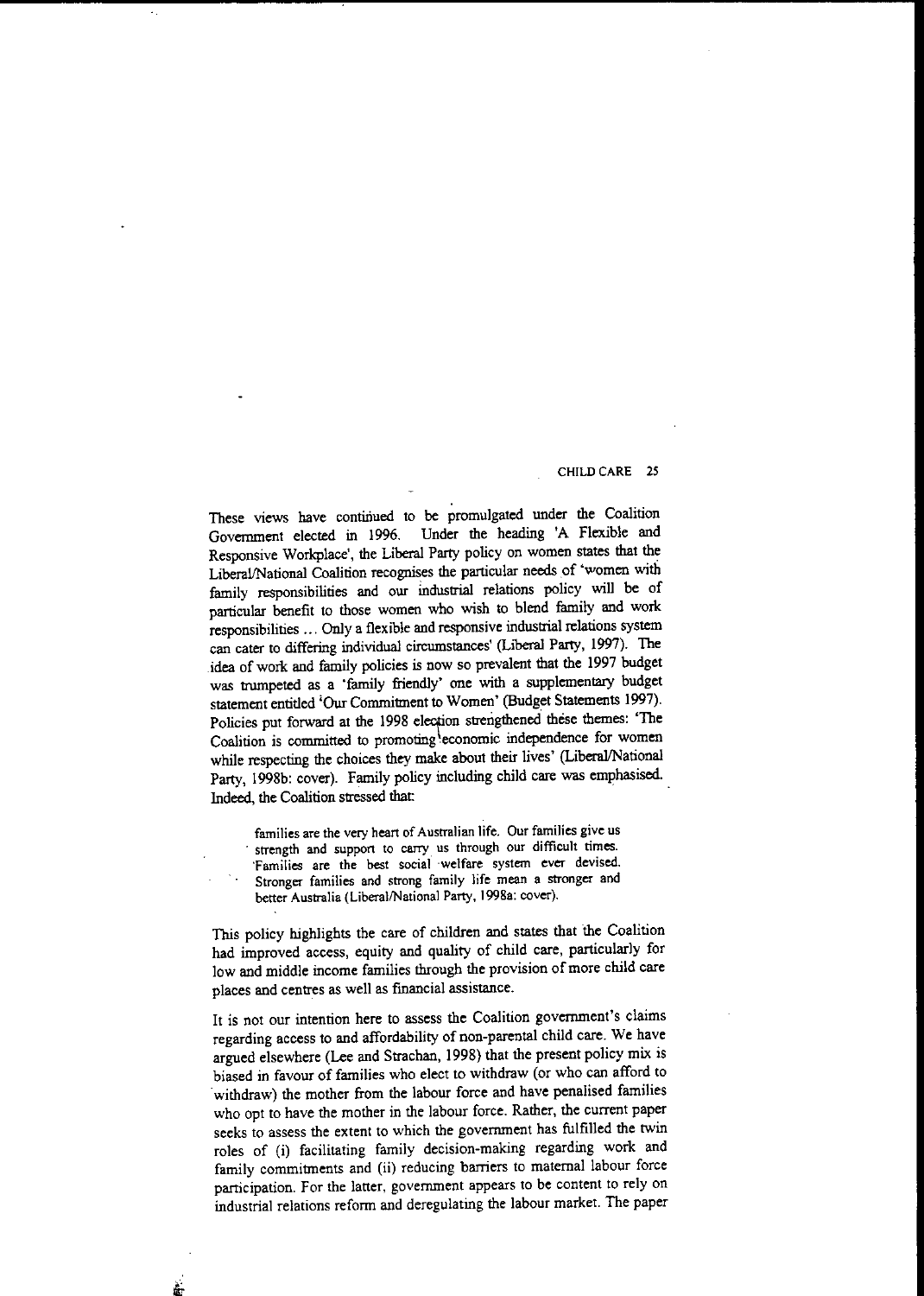proceeds by juxtaposing the expressed parental preferences for work arrangements against the workplace arrangements that are emerging under enterprise bargaining.

# **Accommodating Working Hours and Child Care Needs**

The diversity of arrangements used by families to satisfy child care needs and maintain workforce commitment reflects the differences within families. Arrangements that are appropriate for school aged children will not be appropriate for younger children. Families that have access to an extended family· network will face different constraints compared to a family where relatives are riot available to assist with child care. For many families the arrangements will be a complex mix of multiple care ·types, as parents juggle the needs of different children, the availability of care and work requirements. For classification purposes, there are three broad types of child care arrangements that parents may use. Care may be provided intra-family, either by the parents or the child; by regulated providers (formal care) or by unregulated providers (informal care).<sup>1</sup>

Chart I reports the pattern of child care arrangements used by individual school aged children in the survey population. Parental and self care dominate the care arrangements of this age group.. Similar findings are reported by VandenHeuvel (1993), investigating the care arrangements chosen by employed parents of children under 18 years of age. She found that 60 per cent of families used non-overlapping parental working hours to care for school aged children out of school hours. Chart 2 mirrors Chart I, except that it applies to children aged 0-4 years. Over a third of children in this age group used 'some formal care' in 1996. For this age group there has been a steady drift towards greater utilisation of **non-parental care.**

**The ASS series define formal care to include long day care, family day care, occasional care, before and after school care and preschool programs. Informal care is defined as care provided by older siblings, other relatives or non-relatives nol subject to government regulation.**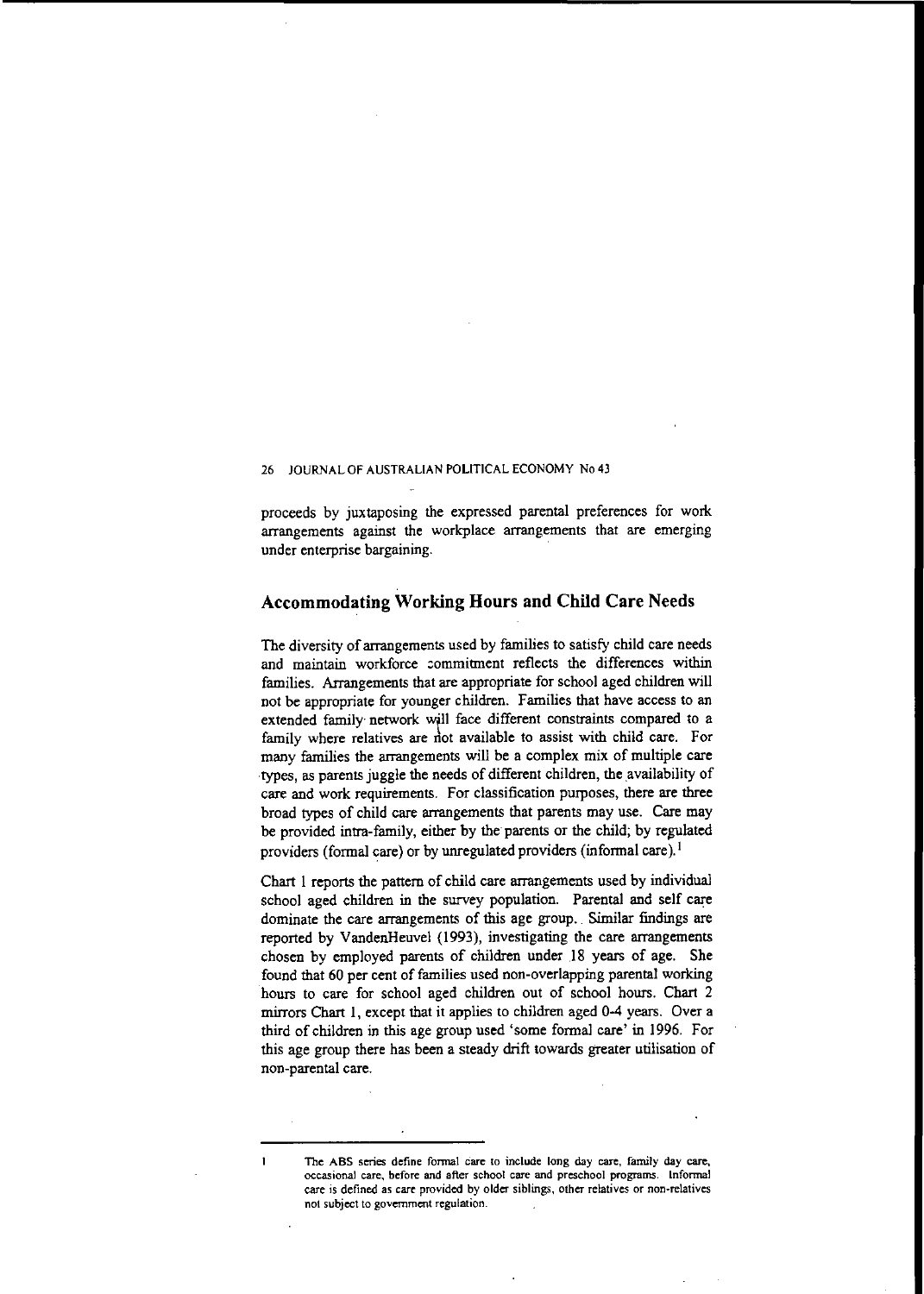

*Source:* ASS (1997) Child Care, 4402.0, March 1996. p.ll.



*Source:* ASS (1997) Child Care. 4402.0. March 1996. p.ll.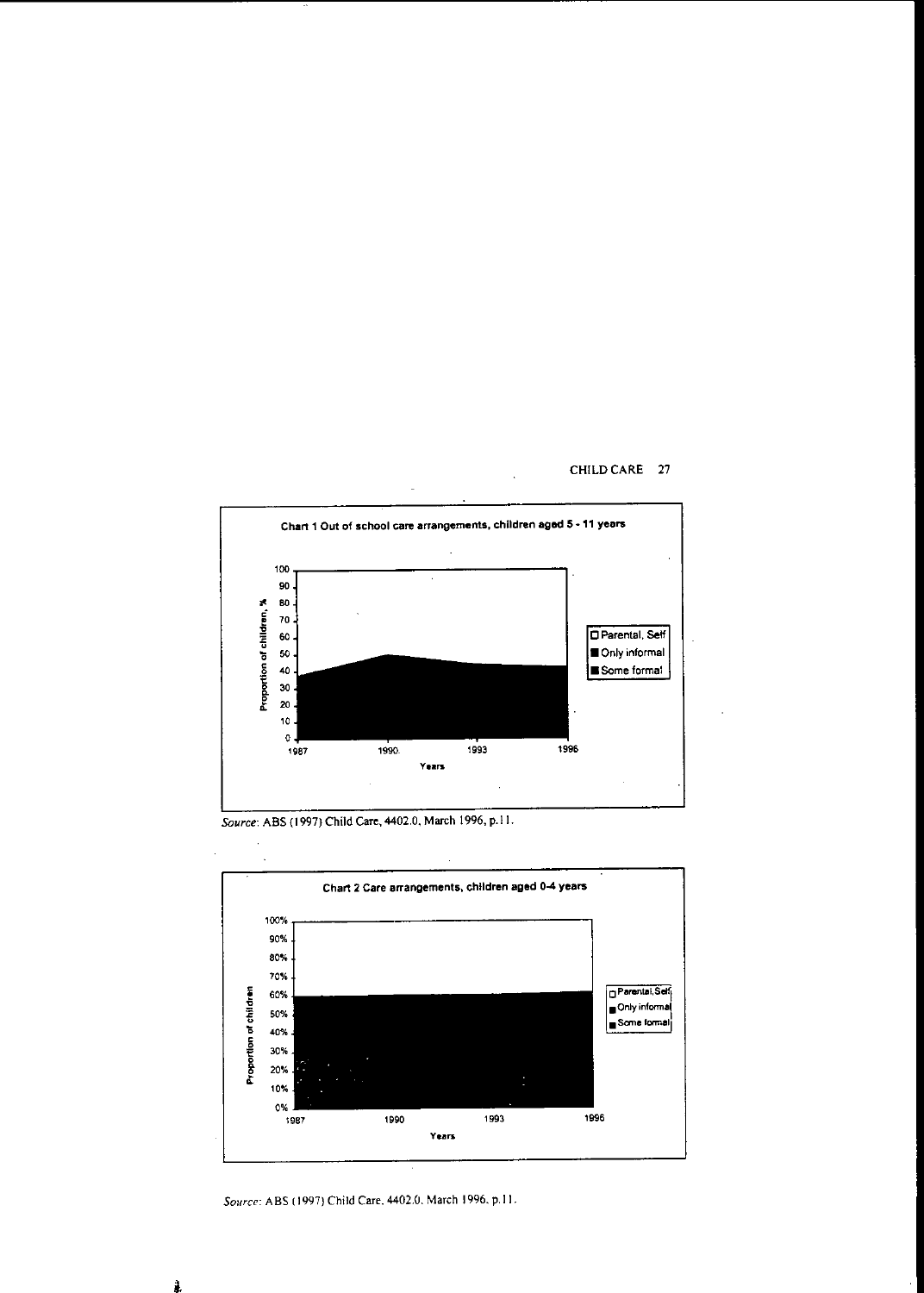Parents nominated work-related reasons as the main reason for use of before and after school care programs, family day care and long day care (87%, 74% and 60% respectively of all reasons given) (ABS 4402.0, 1997;5). Similarly, 47 per cent of parents used informal care principally for work-related reasons. Further utilisation of formal and informal care rises with full'time work status. For example, in 1996, 71.2 per cent of children in families where both parents were employed full-time used some formal and/or informal care, and in families where at least one parent worked part-time this proportion was 59.9 per cent of children. This contrasts with 35 per cent of children in families where one parent was employed and the other was not in the labour force. Thus, while formal and informal care represent less than 50 per cent of care modes for all children, access to such care is clearly linked to maternal labour force commitment.

On the other hand, a substantial proportion of families choose to juggle work and parent-provided child care. In 1996 52.3 percent of all families with at least one parent employed and a child under 12 years of age used some adjustment to working hours to allow them to both work and care for their children themselves (ABS 4402.0, 1997; 38). In families with an employed mother, 68.7 per cent of mothers used work arrangements, with the most frequently cited work arrangements being flexible working hours  $(31.3\%)$ , permanent part-time work  $(29.0\%)$  and working at home (18.3%).

There is an impressive collection of international evidence that points to the importance that parents attach to flexible work arrangements;

**Working parents consistently emphasise that what they need most if they are to manage their work: and family respOnsibilities is time, a degree of flexibility and an understanding employer...most [parents in the VandenHeuvel study] were interested in child care support, with women (47 per cent) wanting this change more than** men (33 per cent). Reorganisation of work, such as flexible **working hours, changes in shifts, and shorter working hours, was** suggested by almost one-third of both men and women. About 17 **per cent, again more women than men, wanted revisions in family leave policies to allow time ofT for family matters (Wolcott and** Glezer, 1995:16-17).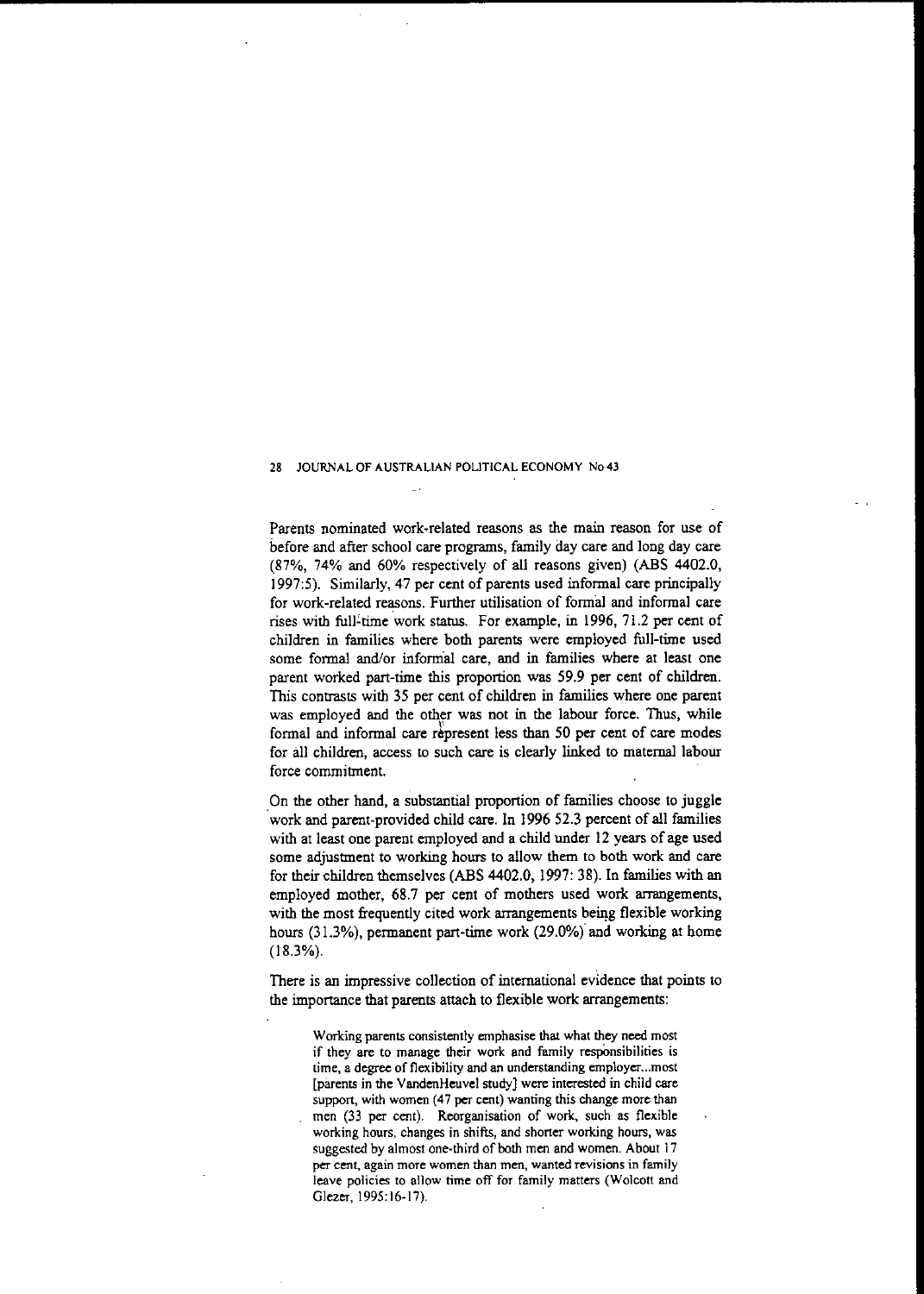This emphasis on flexible working hours, increased family leave, on-site day care and supportive supervisors was repeated in Canadian, New Zealand and USA studies (Glass and Estes, 1997). Holt and Thaulow (1996:79) assert that 'flexibility is a key element in securing a familyfriendly workplace'. In their definition, 'flexibility' embraces formal arrangements including flexitime, child care days and parental leave, as well as informal flexibility, a broader concept of 'latitude for adjustment' in the workplace.

In the Australian Living Standards Study (Wolcott and Glezer, 1995:40-41) parents were asked to rate the importance of certain work characteristics on a five point scale. Mothers, whether full-time or parttime employed, were consistently more likely to rank restricting work hours to family-friendly dimensions and preserving flexible work hours more highly than fathers. The contrast is particularly marked in the case of not wanting to work outside school hours and not working in school holidays. Mothers working part-time were slightly more willing to countenance work after 7pm and weekend work than their full-time counterparts.

Are parents satisfied with arrangements? It is impossible to answer this question decisively, partly because of the diversity within families and the resulting lack of unanimity and partly because of problems of interpreting revealed behaviour. Interpreting behaviour is problematic ·because it is difficult to establish causation. Do mothers reveal a preference for flexible working arrangements as a pragmatic response to the reality of the family situation and the disproportionate burden of care responsibilities that falls to the female? Or is the ranking an expression of a genuine desire to accommodate a nurmring role and an interest in family? Yet another possibility is that the population of employed mothers will exhibit selection bias in that those mothers who are satisfied with care arrangements are more likely to be employed than mothers who are not satisfied. The Work and Family Responsibilities Survey (ABS 4422.0, 1994) collected data on families experiencing difficulty managing work and care of children. It found that a majority of parents reported no difficulty combining work and family responsibilities, but a sizeable minority of 31 per cent of parents in couple families with two working parents reported difficulty compared to 22 per cent in couple families with one working parent. The incidence of difficulty increased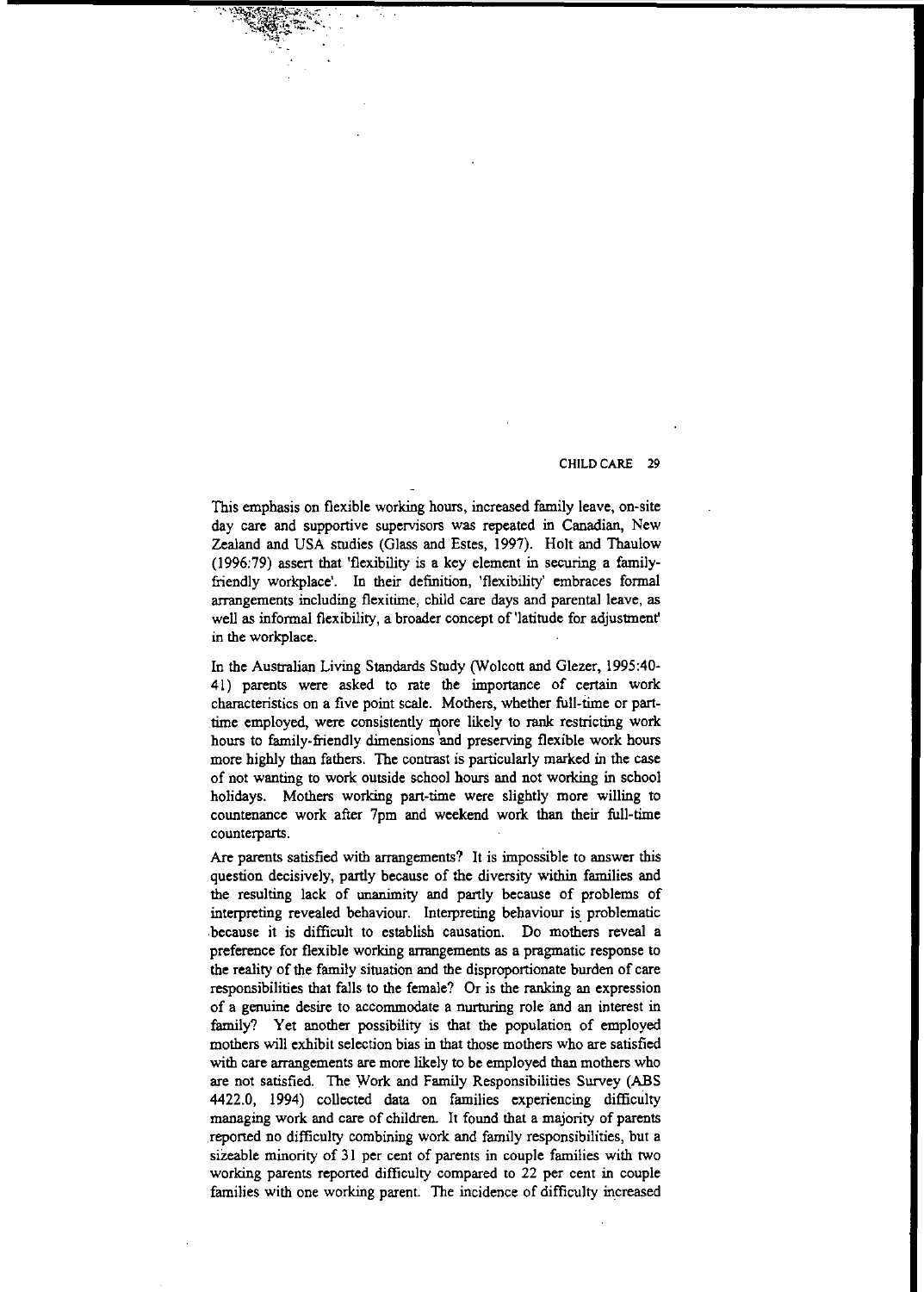with the presence of younger aged children. Table I reports the reasons cited for experiencing difficulty with work and child care. Again we see that for families where both parents are employed work reasons are the principal cause of difficulty and again the focus is on the question of hours.

|                          | Couple      |                      |                     |       |  |
|--------------------------|-------------|----------------------|---------------------|-------|--|
| Main Difficulty          | Lone Parent | <b>Both Employed</b> | <b>One Employed</b> | Total |  |
|                          | Percentage  |                      |                     |       |  |
| <b>Family reasons</b>    |             |                      |                     |       |  |
| Caring for sick          |             |                      |                     |       |  |
| child(ren)               | $*8.5$      | 6.7                  | $*4.3$              | 6.3   |  |
| Cost of care             | $*13.9$     | 8.5                  | $*5.2$              | 8.2   |  |
| No suitable or           |             |                      |                     |       |  |
| available care           | *13.0       | 9.6                  | **0.9               | 8.0   |  |
| Transport <sup>(b)</sup> | $*6.2$      | 5.3                  | *3.6                | 5.0   |  |
| Total                    | 41.6        | 30.1                 | 14.0                | 27.4  |  |
| Work reasons             |             |                      |                     |       |  |
| Work hours too long      |             |                      |                     |       |  |
|                          | 20.4        | 31.8                 | 43.9                | 33.6  |  |
| Work hours not           |             |                      |                     |       |  |
| flexible enough          | 190         | 18.3                 | 18.4                | 18.4  |  |
| Total                    | 39.5        | 50.1                 | 62.3                | 52.0  |  |
| No particular reason     | $-14.3$     | 12.6                 | 15.5                | 13.4  |  |
| Other                    | $*4.8$      | 7.2                  | 8.2                 | 7.3   |  |
| <b>TOTAL</b>             | 100         | 100                  | 100                 | 100   |  |
| Proportion of all        |             |                      |                     |       |  |
| employed parents         |             |                      |                     |       |  |
| with difficulties        | 44.9        | 31.0                 | 22.0                | 29.1  |  |

Table 1: Main Difficulty in Managing Work and Care of Children, Reported by Employed Parents with Children Aged 0-11 years(')

**(a) Excludes a small proportion** of parents **that did not state whether they had dIfficulty.**

**(b) Comprises transport to and/or from school andlor child care.**

**• Small number of observations with relative standard error between 25 to 50 per cent.**

**.. Figure should be used with caution as relative standard error exceeds** *SO* **per cent.**

*Source:* **ASS (1994) Focus on Families: Work and Family Responsibilities, 4422.0: 22.**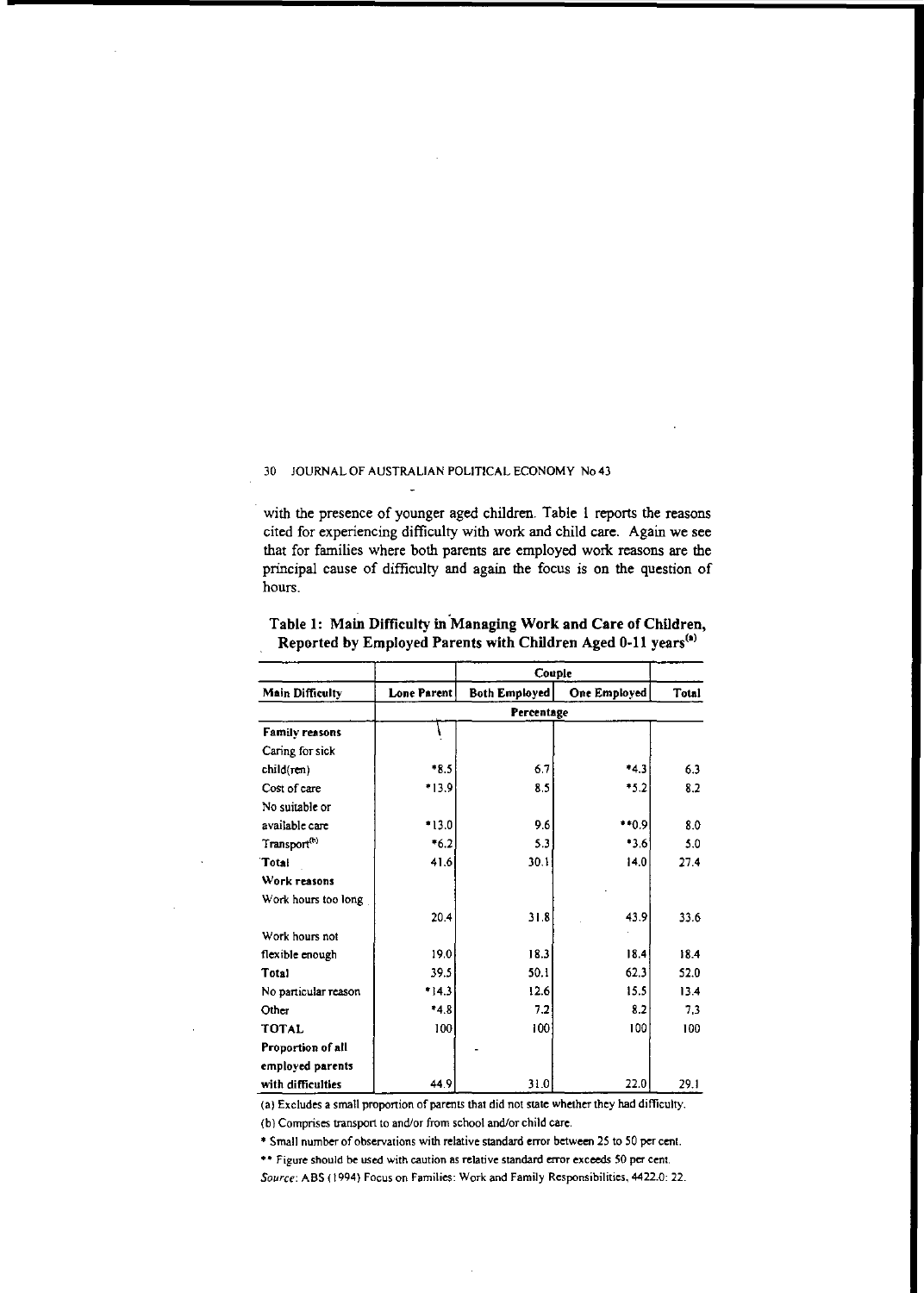Unanticipated needs for care, for example when a child is sick, are particularly difficult for parents to cope with. In couple families with both parents employed when the child was sick 26.7 per cent of fathers took time off work compared to 79.8 per cent of mothers (ABS 4402.0, 1997:35). The pattern of leave arrangements to care for sick children varied with labour force comminnent. For employed mothers in households where both parents worked full-time, the mother used sick leave (31.0%), no formal leave (20.3%), unpaid leave (17.7%) and family/special leave (17.2%). Where father worked full-time and mother part-time then 35.7 per cent mothers took unpaid leave, 25.4 per cent had no formal leave and 15.9 per cent took sick leave.

والمعار

.In the 1993 survey employed mdthers who had children absent from school or child care due to illness were asked to express satisfaction with their care arrangements. In 42 per cent of cases mothers would have preferred an alternative arrangement to the one used:

**For 77 per cent of the children who were not in the most preferred care arrangement, their mothers would have liked an arrangement which included paid family leave; 23 per cent would have preferred sick care facilities at a school or child care centre; and 22 per cent, a person from a sick care agency in the child's** home (ASS 4422.0, 1994:32).

Ability to take time off work for family reasons is not universal and varies with labour force status of parents. VandenHeuvel (1993) found that permanent workers generally used annual leave to deal with school holidays; used paid sick leave to cope with sick children and flexible schedules to deal with other child-related needs. Contract and casual workers relied heavily on unpaid leave for all reasons to take time off **work.**

In summary, a government committed to enhancing family choices should recognise that a high proponion of families choose to have the mother engaged in the labour force, and that families have a panicular view of workplace flexibility that would facilitate this choice. Flexibility .is defined in terms of work hours that coincide with school hours or the extended hours available at child care centres: accessing formal child care outside these hours and on weekends is difficult. Flexibility also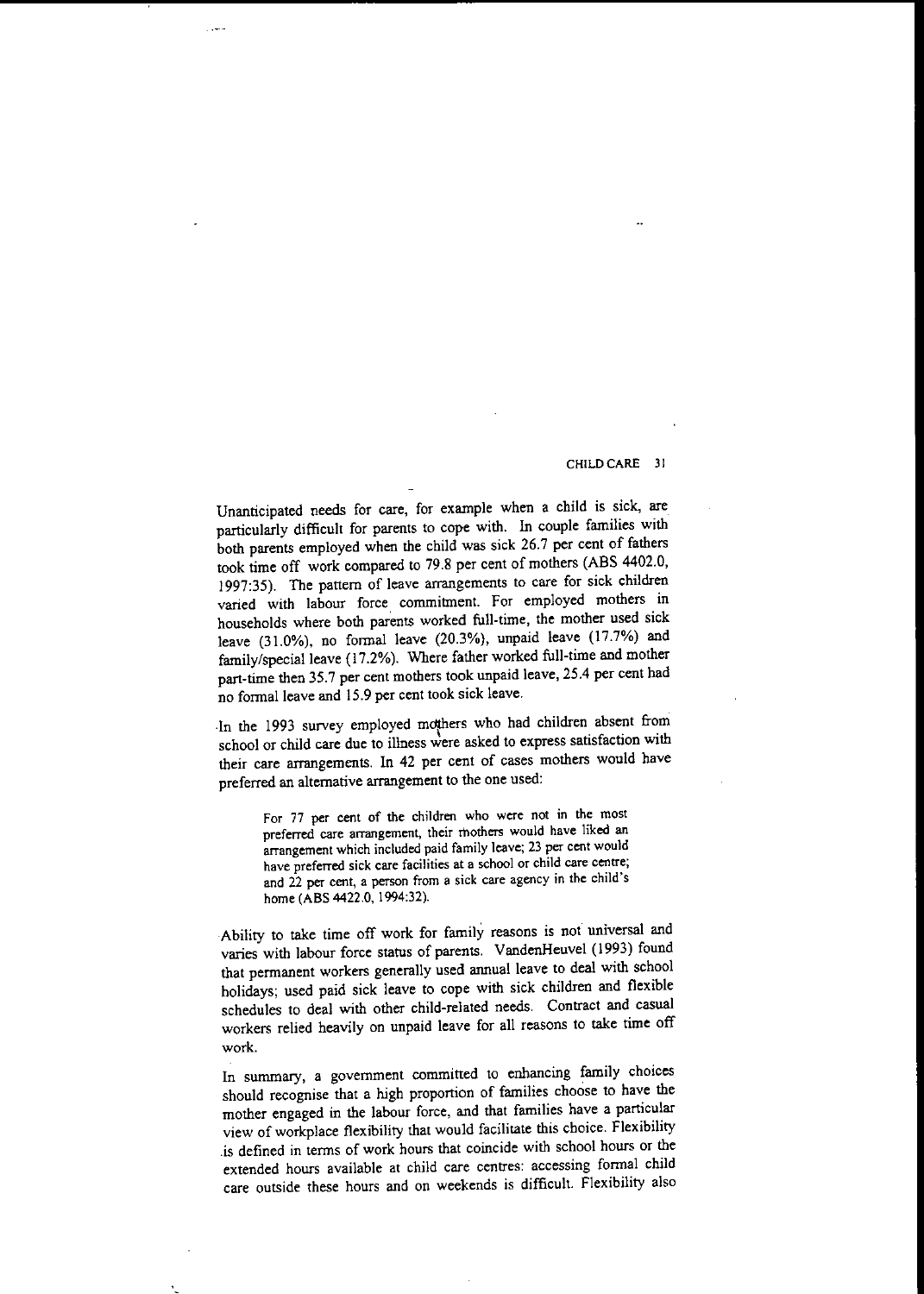encompasses shift arrangements that are not so long as to prevent families from providing continuity of parent care. Finally, flexibility includes arrangements that allow families to cope with school holidays, care of sick children and other unexpected contingencies.

This suggests three main workplace initiatives needed by families with dependent children. Glass and Estes (1997: 294) have categorised these **as:**

- Policies and benefits that reduce work hours to provide time for family care-giving through the provision of leave for vacation, illness, childbearing, and emergency child care or through reductions  $\frac{1}{2}$  in average hours worked<sub>p</sub>er week;
- policies designed to give workers greater flexibility in the scheduling of work hours and the location of work hours while not **decreasing average work hours;**
- **'.** policies designed to provide workplace social support for parents, including forms of child-care assistance so that they work without concern for the care of dependants in their absence.

We turn next to consideration of the extent to which the govemment's industrial relations reforms are compatible with parental preferences for working time flexibility.

# **The Decline** ofthe **Standard Working Week**

The literature which deals with women workers and child care and 'work and family' (that is the difficulties of combining paid work and caring responsibilities) has promoted 'flexibility' as the answer to successful participation in the paid workforce, while also accommodating family care. Lewis and Lewis, for example, assert that employees 'need flexibility and autonomy to empower them to balance commitments in work and beyond' (Lewis and Lewis, 1996:160), suggesting that a 'winwin' solution is attainable for both employees and employers where **principles associated with 'work-family reconciliation and a collaborative** partnership' can be achieved (Lewis and Lewis, 1996:159). Yet, at the **same time as this has been advanced as a solution, there is**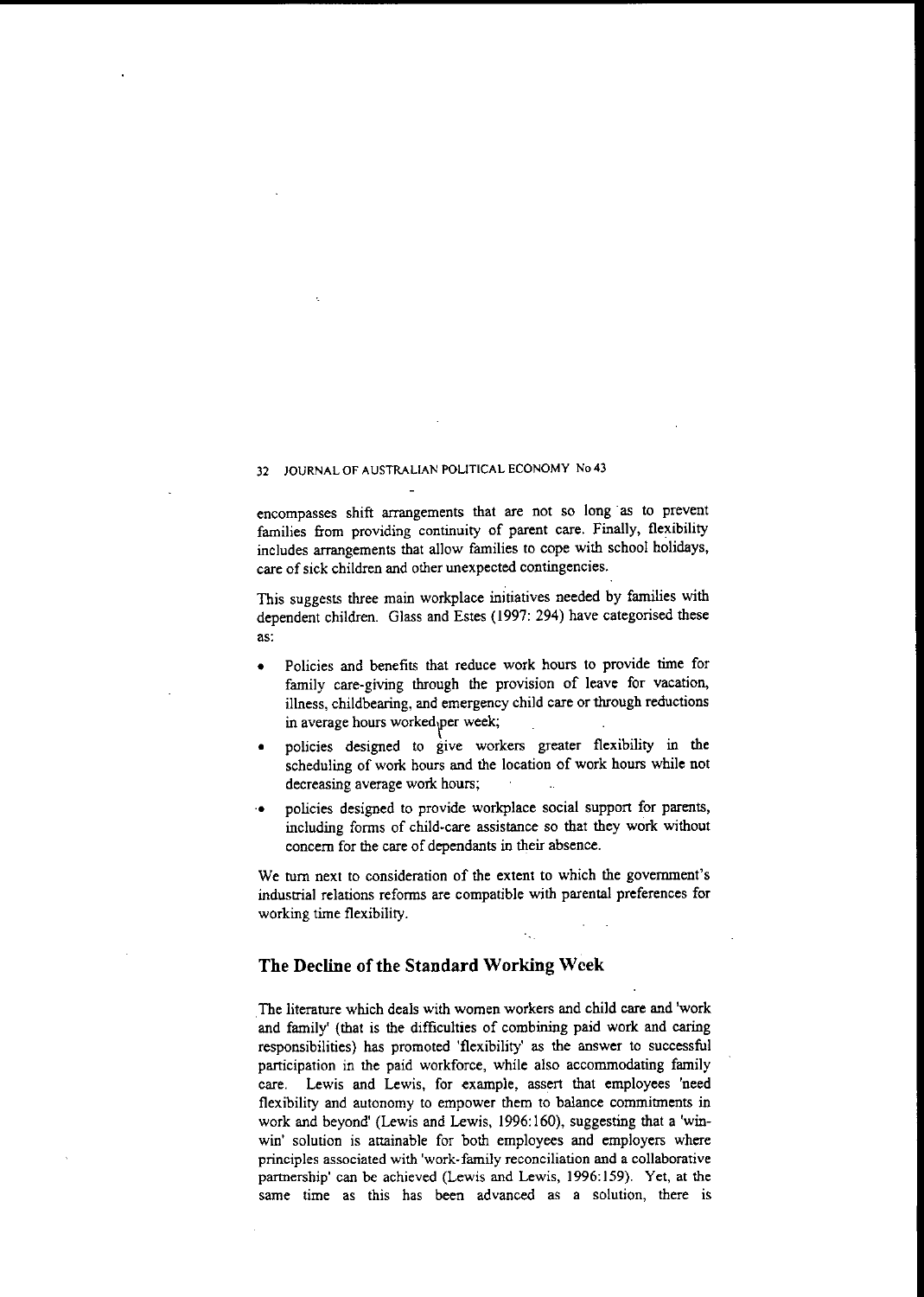**incontrovertible evidence that changes in employment patterns in the** workforce, combined with altered working hours, are making this more difficult for many workers in Australia to achieve. Full-time employees are working longer hours, with more than half the full-time workforce working **41** hours or more each week with 32 per cent working more than 48 hours (ACIRRT 1999: 102).

Since the mid 1980s there has been a sustained push by successive governments to 'reform' the labour market.· Deregulation of product markets, together with deregulation of the labour market, has been promoted as a solution for many of the structural problems confronting the Australian economy. The deregulation imperative has been adopted, without prior theoretical or empirical evidence (Dabscheck, 1995) and labour market deregulation has been seen as a means of enhancing labour flexibility. In Australia this has concentrated on the diminution of third party wage determination, the diminution of collective, centralised determinations of working conditions and the reduced number of minimum conditions as enshrined through the award system. Together with a reduction in the role of trade unions, these were seen as the four major ways of achieving labour market flexibility (Strachan and Burgess, 1997). Changes in the industrial relations system since 1987 have moved the determination of wages and conditions progressively to individual workplaces and even to agreements with individual workers. This has fragmented working conditions, a trend which has continued at a greater pace with the introduction of the Workplace Relations Act 1996. The major thrust of this Act is to deregulate employment arrangements and to remove the potential intrusion into workplace arrangements provided by the award system and trade unions.

In the past decade flexible working hours arrangements have dominated the bargaining agenda. Enterprise bargaining has 'achieved more than expected in just one area of policy and practice - working time' (ACIRRT March 1998:39). Over 70 per cent of agreements contain clauses that deal with changing working time arrangements - these include the introduction of annualised salaries, 12 hour shifts, 'time off in lieu' arrangements and 'banking of hours' provisions (ACIRRT March 1998:40). The result is that many employees have a longer and less predictable working week than was the case a decade ago.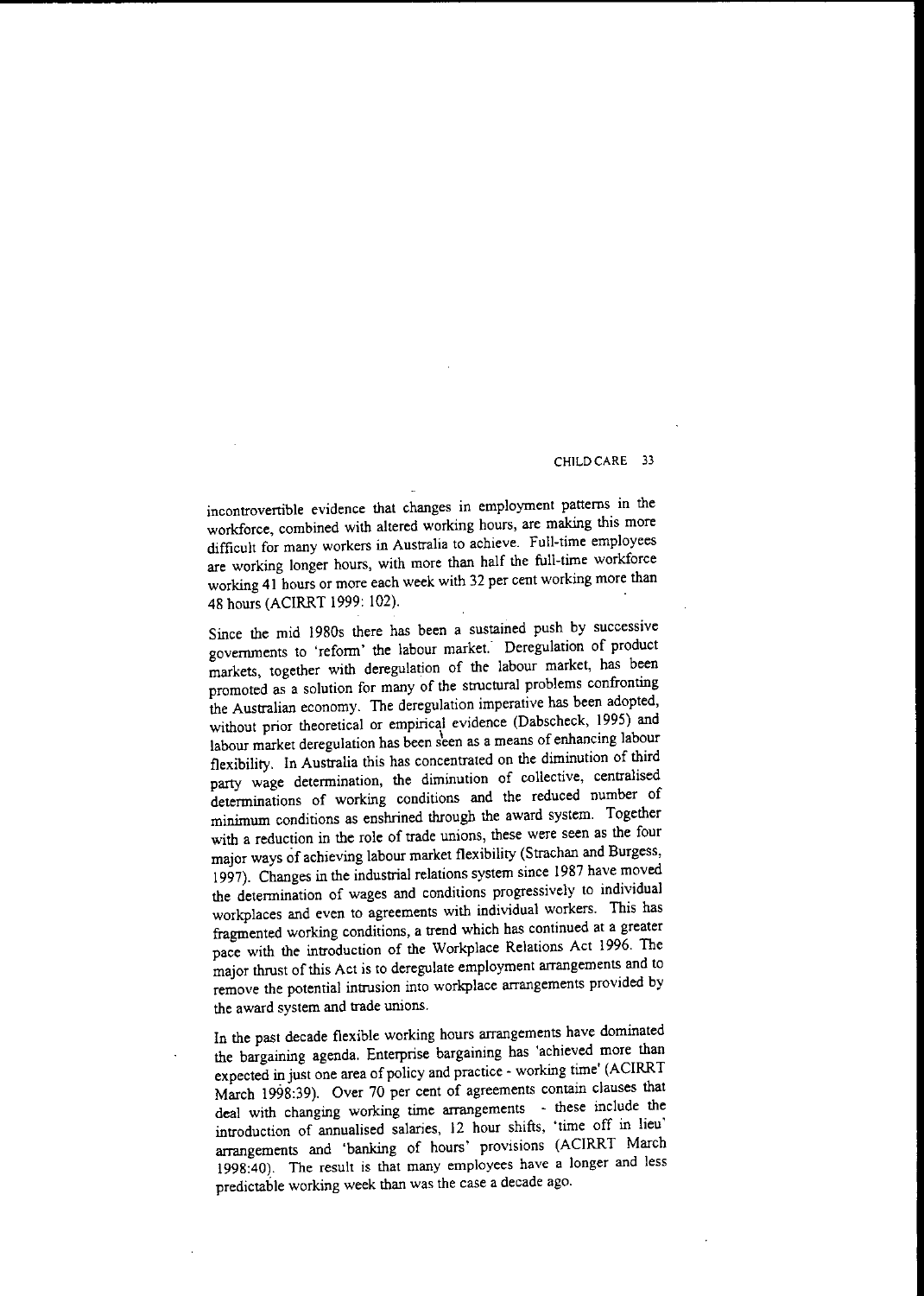Analysis of agreements has demonstrated that, where women workers predominate, agreements are more likely to contain working hours and contract of employment provisions. The. Agreements Database and Monitor (ADAM) which analyses an extensive range of agreements reported that provisions for flexibility in starting/finishing times and/or in the setting of hours of work were present in 72 per cent of pre-1995 agreements and in 100 per cent of 1995 agreements examined (ACIRRT Aug., 1995). Included under the flexible working-time banner were a plethora of arrangements, including annualised salaries, elimination of overtime and penalty rate payments, the averaging of ordinary hours over a number of weeks and extension of both the span of the 'normal' working day and working week. All arrangements provided 'significant cost benefits to employers' (ACIRRT Aug., 1995:17).

The idea of the standard 35 or 38 hour week worked between 9 am and 5 pm Monday to Friday, with penalty rates and overtime paid for time outside or above these hours, is largely a thing of the past. Many agreements (up to 50 per cent in some industries) are increasing the ordinary span of hours up to 12 hours per day or longer. Some agreements average the working hours over a month (typical in fmance) or year (ACIRRT June., 1997:27).

In 1996/7, II per cent of agreements in the ADAM survey provided for hours averaged over four weeks and 5 per cent averaged them over a year. The effect of this is that a worker can work for 20 hours in some weeks and 60 hours in another, as long as it averages 40 hours per week over the specified period. Averaging of hours is highest in female dominant sectors of Financial Services, Wholesale/Retail Trade and **Recreational Services, all sectors of the economy with a greater focus on** 'customer service' and expanding hours of operation. The impact of these provisions is dependent on how they are introduced and how much say an individual employee has over the schedules. By 1998 about 30 per cent of all agreements provide for 12 hour spans of work, with this rising to 43 per cent in wholesale and retail trade (ACIRRT 1999: 120). These changes may be long term as retail outlets, finance and insurance, and many other sectors of the economy move towards lengthened trading **hours once predominant in emergency care and hospitality sectors.** ACIRRT (1999: 120) points out that 'once a new culture of working time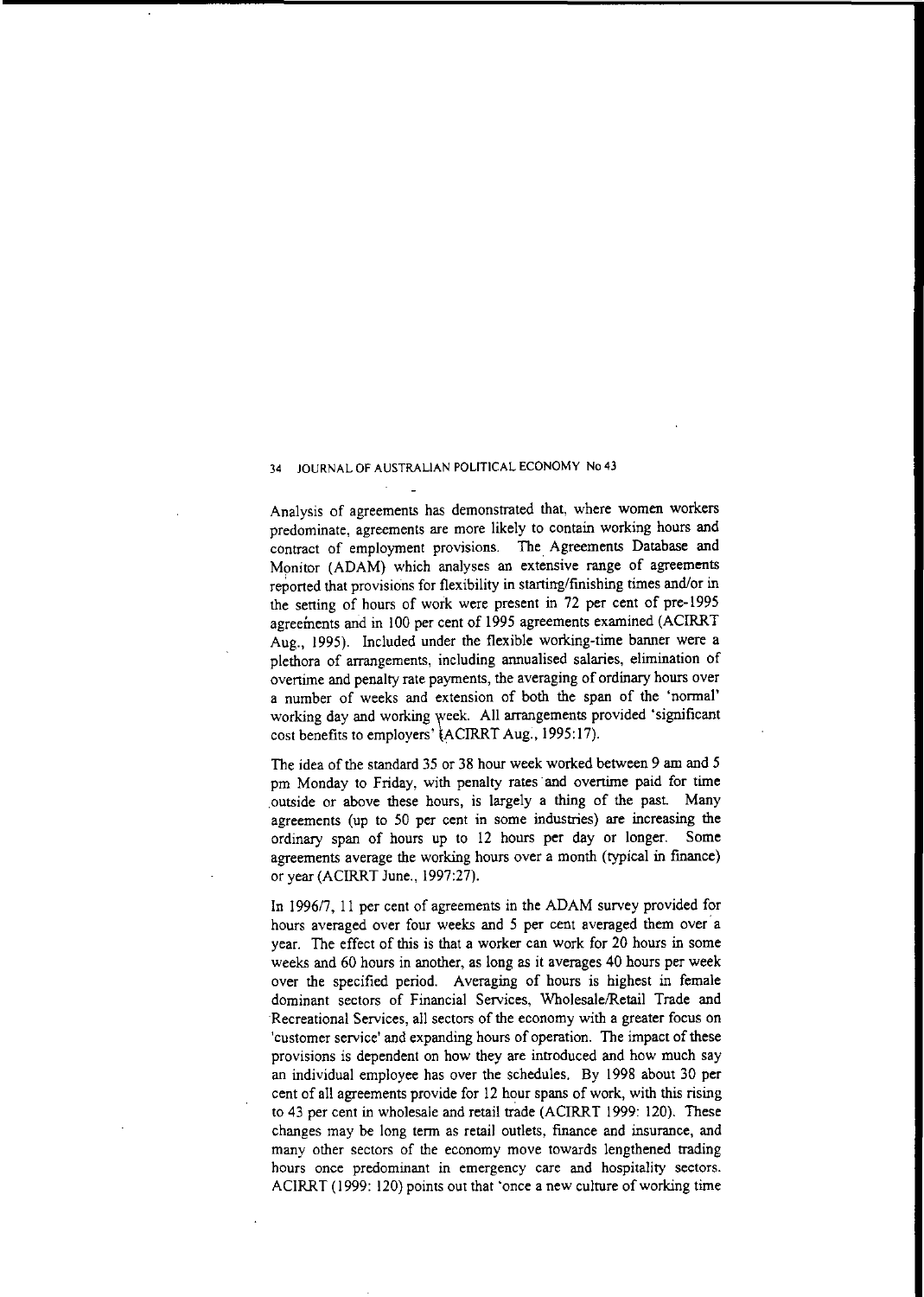begins to penneate society at large, it comes to affect most people in the workforce. '

The problems of extended trading/customer service hours combined with the averaging of hours can mean unpredictable work schedules which vary from week to week: 'while open-ended flexibility may be beneficial **to the enterprise, it may prove onerous for. workers with childcare** arrangements that are often inflexible' (ACIRRT June 1997:28). Table 2 provides examples of clauses in agreements.

|                    | Example of clause                                                                                                                                                                                                                   |
|--------------------|-------------------------------------------------------------------------------------------------------------------------------------------------------------------------------------------------------------------------------------|
| Span of hours      | The spread of ordinary hours of work unless otherwise provided,<br>shall be between 6.00 am and 6.00 pm, Monday to Friday                                                                                                           |
| Averaging of hours | inclusive. (Local Government)<br>Employees shall work 40 hours per week balanced over a 52 week<br>periodThe commencing and finishing times of each day shall be<br>flexible to enable completion of trading and associated duties. |
| Overtime           | (Electricity)<br>Overtime will not be paid: The employee and his/her General<br>Manager may agree to time off work without deduction from                                                                                           |
|                    | salary in special circumstances. (Electricity)<br>Time in lieu when taken is paid at the normal base rate of pay<br>irrespective of when the time was accrued. (Health Industry)                                                    |

Table 2: Examples of Working Time Provisions in Enterprise Agreements

*Source:* **ACIRRT June 1997:25-31.**

Overtime and penalty rates are being absorbed into the base rate of pay, thus removing the economic disincentive for employers to utilise labour at anti-social times or in long shifts (ACIRRT June 1997:29-30). With some of the averaging hours arrangements it is hard to conceive when an employee would ever be entitled to overtime. All these changes have provided employers with much more flexibility in the deployment of labour. The amount of choice which employees have over these hours is **unclear but most likely to be limited.**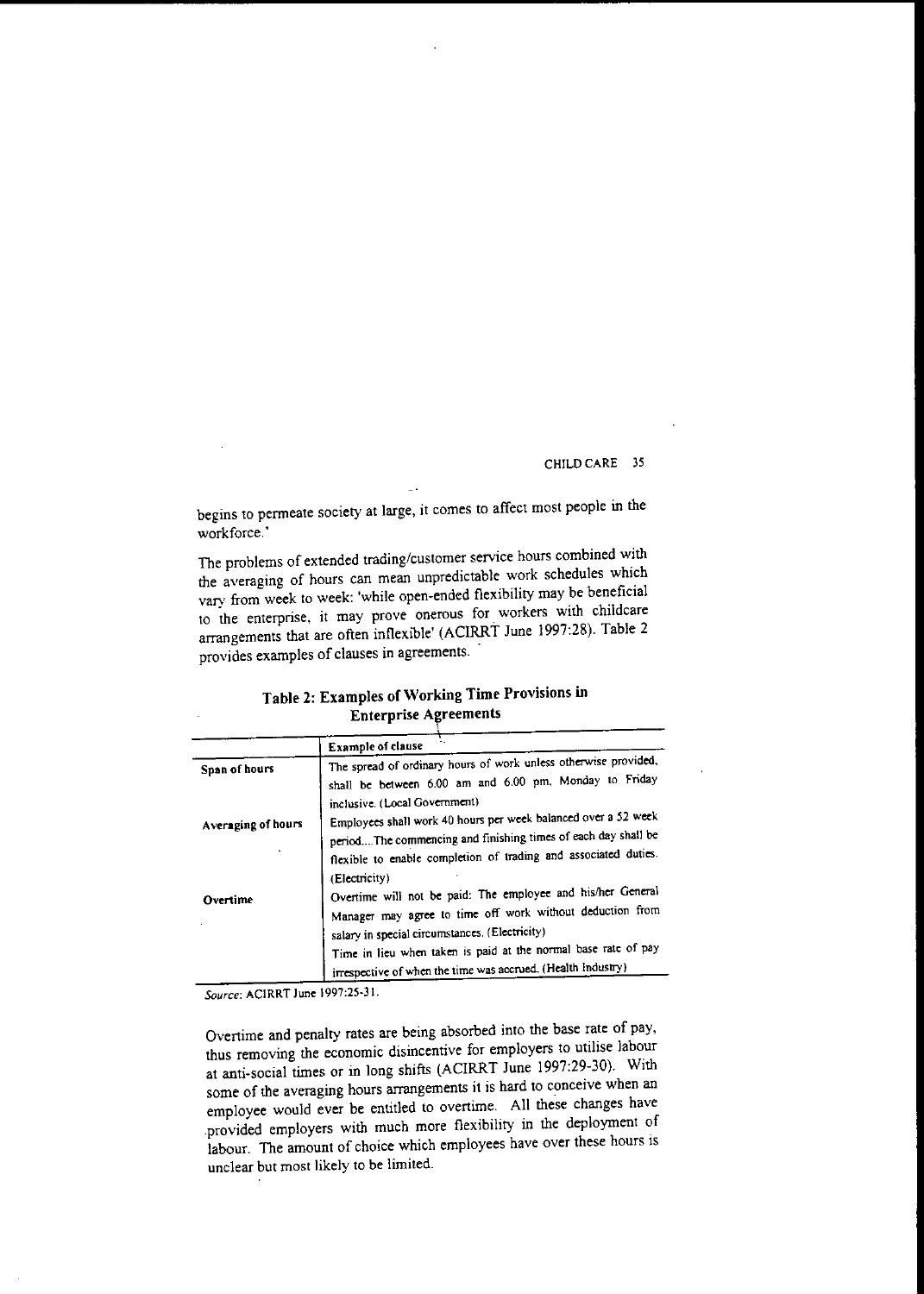In the fmance sector, where a majority of workers are women, there is a widespread practice of employees working until the job is done rather than working the hours that they are paid to work. In theory these workers could take time off for the additional time worked. In practice the job could not be done in the allotted time and the employees felt pressured to keep working. Because of this few workers ever took time off with the result that most staff worked 50 or more hours every week. The result was that 'some employees would have welcomed the return of the bundy clock so that they could prove to management just how long they worked' (ACIRRT March 1998:41). Other studies of banking have found that many workers routinely work longer than paid for, especially counter staff who are required to balance the ledger before leaving - with the result that much unpaid overtime was worked. The outcome of 'this growing culture of overwork is...the rise in stress and anxiety' (ACIRRT March, 1998:41). The AWIRS '95 study has confirmed this increased stress: employees reported that they are working harder (Morehead et al, 1997: ch. 12).

The outcome of these changes for many workers is profound:

**The combination of a number of 'flexible' measures such as increasing the span of hours in a day, averaging hours over a month or even a year and absorbing penalties means that the ordinary working week for many workers no longer reflects the traditional model and can result in 'open-ended' working time arrangements where hours of work may be more difficult for employees to influence or controL..Workers may be unsure of starting and finishing times nor when there will be peaks and lulls in the work flow, making their personal and leisure lives more difficult to plan and their family responsibilities more difficult to**  $m$ **eet....The** outcome of these more flexible working arrangements **may prove to be progressive and productive for employees and employers alike, but may also blur the boundaries between work** and the personal and recreational lives of employees. (ACIRRT June 1997:31).

Yet the range of working hours and overtime and notice provisions is **increasing. Indeed, this is seen to be evidence of the success of the government's policy as:**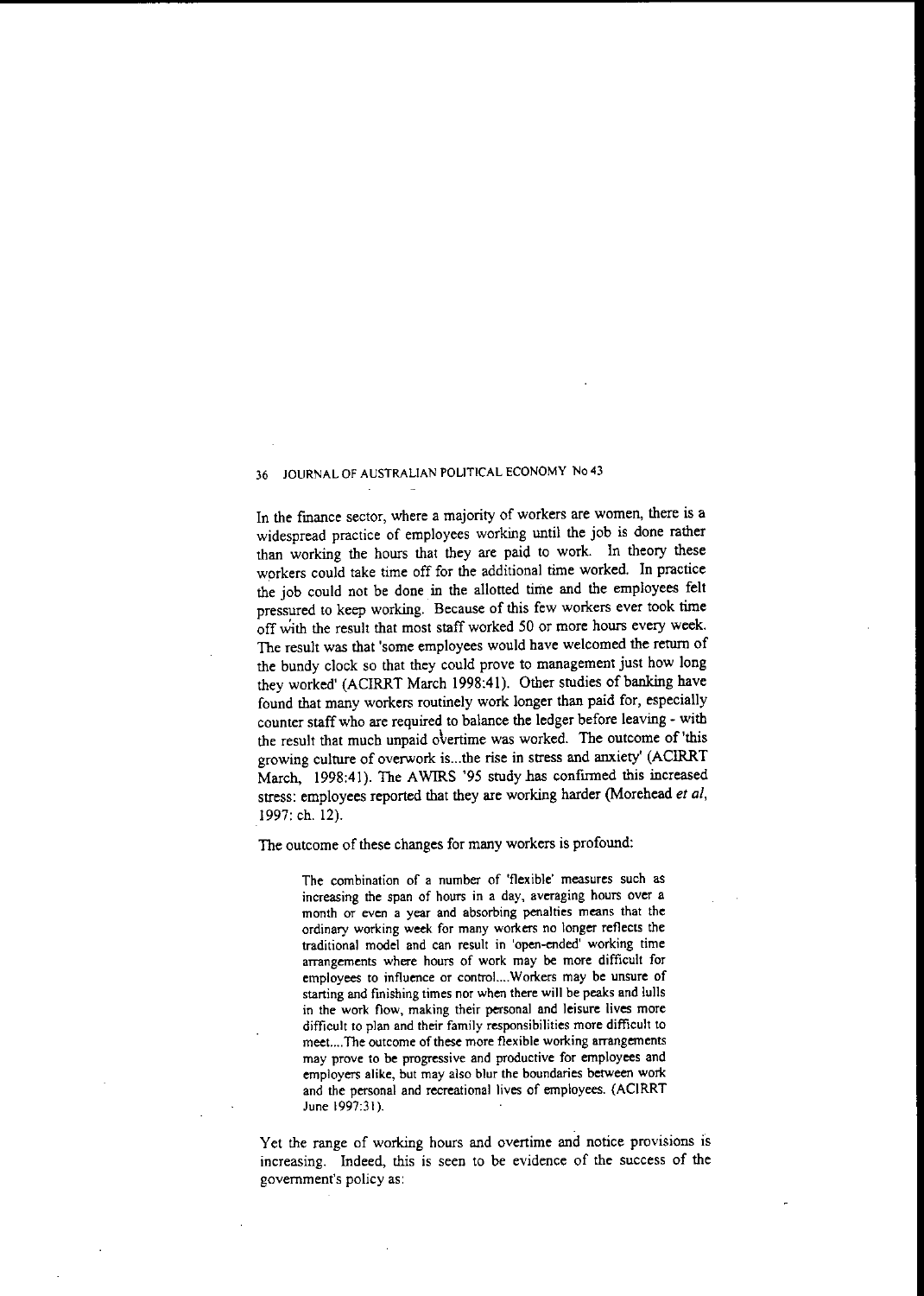**a focus on average bargaining outcomes obscures the fact that most employees covered by agreements receive increases that are substantially different from the average - which is to be expected, and is indeed intended, in a system designed to allow the direct parties to agreements to tailor arrangements suited to their own** needs (Reith, 1998).

# **The Balance** of Work **and Family Life**

If they are to meet the needs of parents with child care responsibilities, these forms of intertemporal flexibility (the spread of working hours) require the employee to exercise  $\alpha$  considerable amount of power in choosing the arrangements, including working hours arrangements, which suit them. Intertemporal flexibility has the potential to advantage many female workers who are occupationally segregated, have no career path, are tied to minimum skills based employment and have a need for flexible working-time arrangements. However, the term 'flexibility' often signifies an arrangement where the employee has less choice. The employer's flexibility agenda could see many women working unsociable hours, less hours than they desire, losing penalty rates as the spread of working hours is extended and having their employment conditions casualised. These developments are clearly at odds with the government's professed objective of ·being responsive to family preferences and facilitating family-friendly flexibility in the workplace.

Two annual reports on enterprise bargaining have tracked the extent of workers' satisfaction with their ability to combine paid work and family responsibilities. In 1994 one quarter to one third (27 to 32 per cent, depending on type of agreement) reported that their satisfaction with the balance between work and family was lower than the previous 12 months (compared to 12 or 13 per cent who reported that it had improved) (DIR, 1995:227). In 1995, 26 per cent of employees reported that their satisfaction with work and family life had declined in the previous 12 months, compared with 14 per cent for whom it had improved (DIR, .1996: 149-51). AWIRS '95 showed once again that more workers said that the satisfaction of balance of work and family had deteriorated in the previous year - it declined for 27 per cent of employees compared to 13

..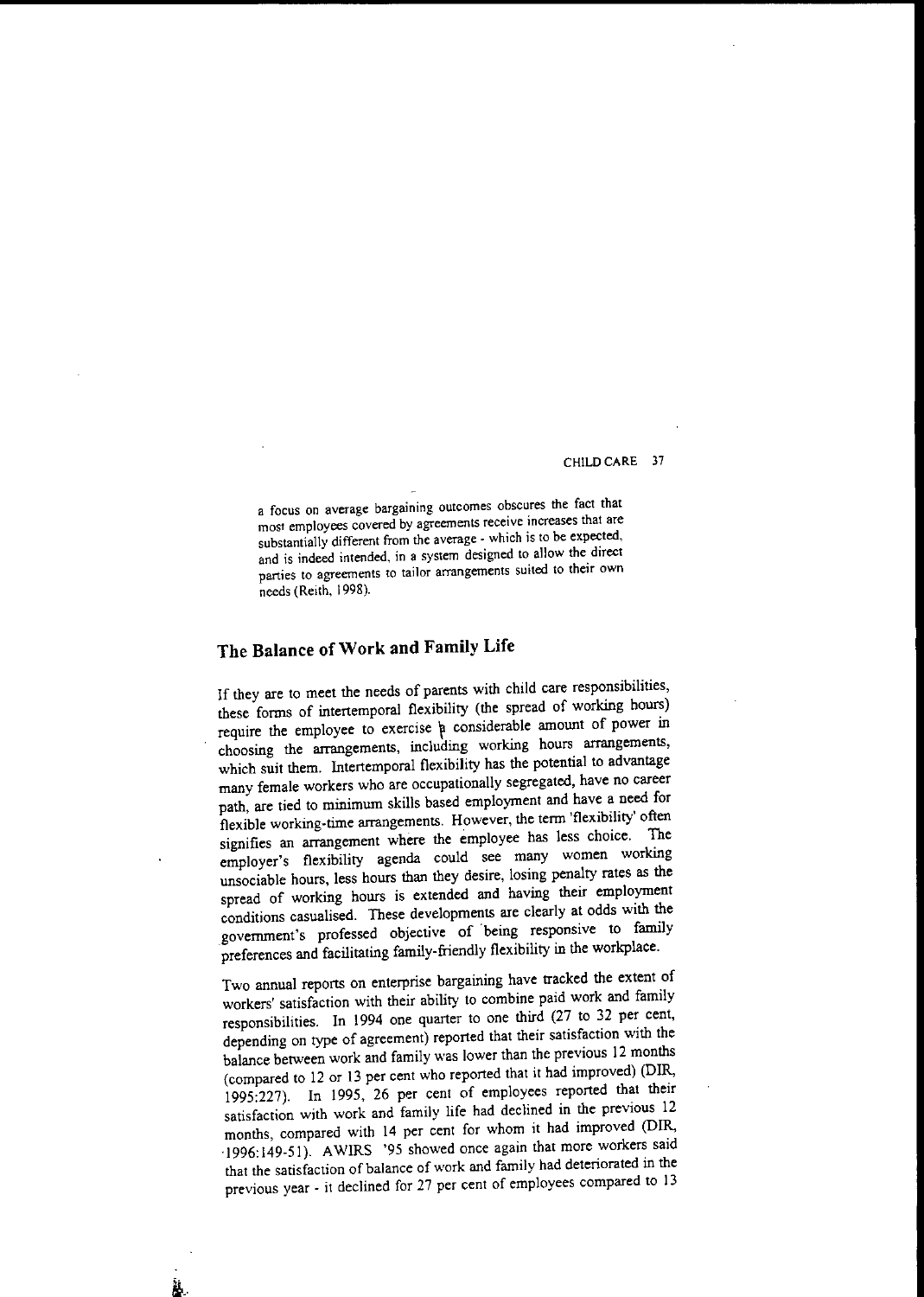per cent for whom it improved. Fifty-five per cent of male carers and 45 per cent of female carers reported a decline in satisfaction with the balance between work and family, and full-time employees were more likely than part-time employees to report this when hours increased (Morehead *el ai,* 1997:289) (see Table 3).

|                                          | Satisfaction<br>Gone Up | Change<br>No<br>in<br><b>Satisfaction</b> | <b>Satisfaction</b><br><b>Gone Down</b> |
|------------------------------------------|-------------------------|-------------------------------------------|-----------------------------------------|
| Changes in total weekly<br>working hours | % Employees             | % Employees                               | % Employees                             |
| All employees                            | 14                      | 59                                        | 27                                      |
| Total weekly working                     | 14                      | 43                                        | 44                                      |
| hours gone up                            |                         |                                           |                                         |
| No change in total                       | 13                      | 67                                        | 21                                      |
| weekly working hours                     |                         |                                           |                                         |
| Total weekly working                     | 22                      | 53                                        | 25                                      |
| hours gone down                          |                         |                                           |                                         |

Table 3: Changes in satisfaction with the balance between family and work life in the year prior to the survey taken in 1995

*Source.* **Morehead** *et ai,* **1997.289. (Population. All employees at workplaces Wlth 20 or more employees. Figures are weighted and based on responses from J8 091 employees.)**

Both the enterprise bargaining reports (DIR, 1995:213-14) and the AWIRS '95 study show that about one quarter of the employees surveyed reported that they had worked longer hours in the year prior to the survey. The 1995 report on enterprise bargaining concluded that the working hours of a quarter of all employees had increased in the previous 12 months (only 56 cent of this group received increased wages) (DlR, 1996: 149-150). The AWIRS '95 study confirms these changes as one quarter of all employees reported that their total weekly working hours increased in the year prior to the survey (Morehead *el ai,* 1997:264). Half the employees had 'a lot' or 'some' control over the times they staned and fmished work and the other half had 'a little' or 'none'. 34 per cent of workers reported that they had no influence over the times they started and finished work (Morehead *et ai,* 1997:266).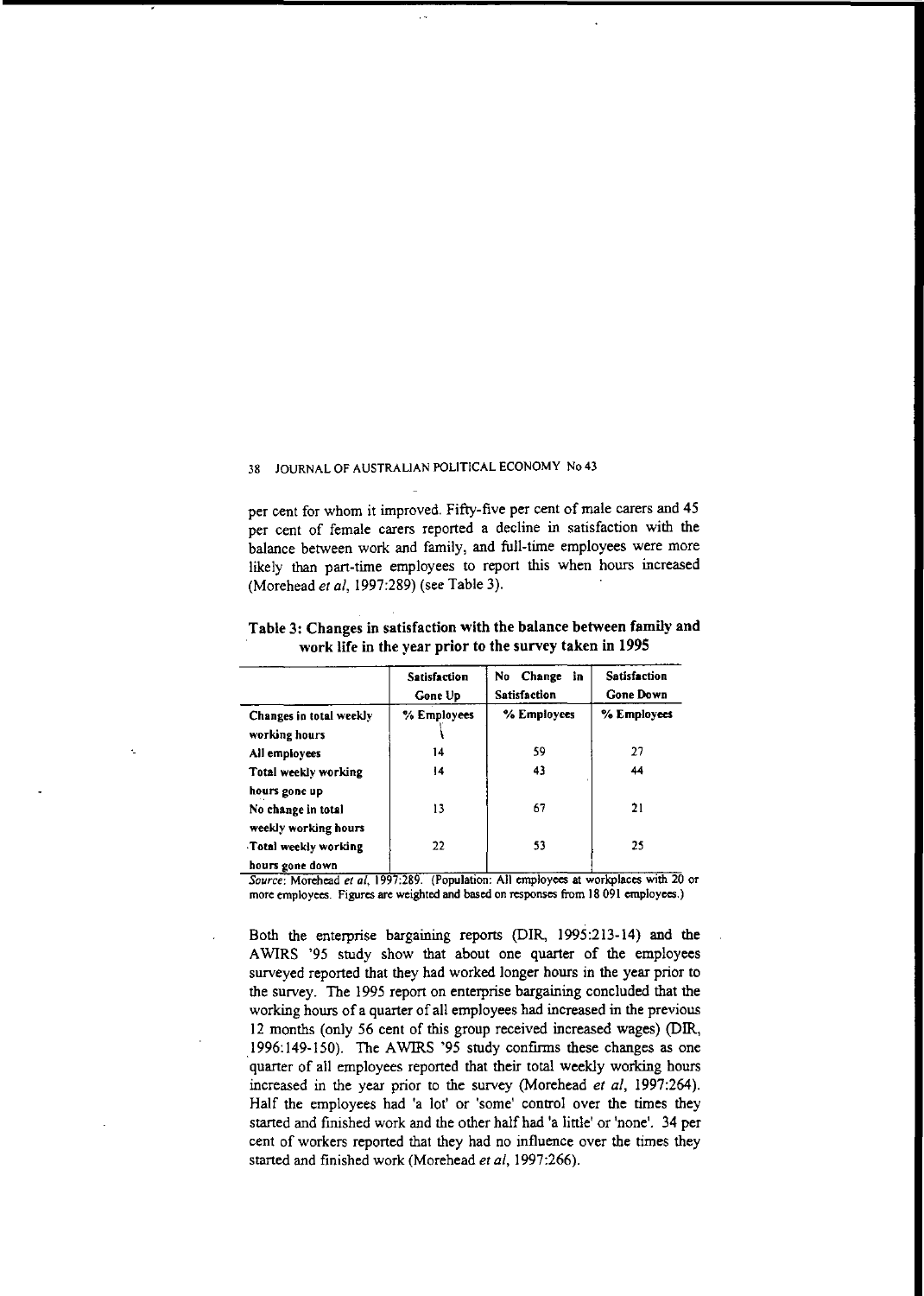The clear indication from an assessment of recent agreements and these surveys of workers is that flexible working hour arrangements are not **necessarily beneficial for women or men. In fact, some arrangements are** directly detrimental, especially where they have involved 'increased uncertainty and irregularity in working hours, reductions in minimum hours for part-time workers and increases in the span of working hours' (Buchanan *et ai,* 1997: 117).

The rhetoric of enterprise bargaining emphasised that workplace bargaining would allow employees and employers to achieve employment arrangements which were suited to particular workplace needs. Yet, despite this focus on solutions to specific workplace issues, there has been little inclusion of clauses which deal with any aspect of child care in enterprise agreements. The ABS Child Care Survey, March ·1996, asked parents about employer assistance and noted that 6.2 per cent of parents were offered some type of assistance by their employer with child care. Work based child care facilities were offered in 3.7 per cent of cases; child care referral/information service in 2.0 per cent of cases; reserved places in local child care centres in 1.0 per cent; employer supported vacation care in 0.8 per cent; salary package which included child care in 0.4 per cent of cases (ABS 4402.0, 1996). The ADAM survey of enterprise agreements reported in March 1998 that 0.5 per cent of agreements (20 agreements) specified that there were child care facilities at the workplace; 0.1 per cent (4) specified a child care/elderly care referral service and 1.I per cent (49) said they would examine child care facilities for the workplace (ACIRRT unpublished data 1998).

These figures match a survey of all federal awards and agreements conducted in January 1998.<sup>1</sup> There were 387 agreements which specifically mentioned child care, representing approximately 2.6 per

**<sup>2</sup> Federal awards and agreements were examined using OSIRIS (Australian Industrial Relations Infonnation Site) produced by the Australian Government Publishing Service using a search on the words child cart.**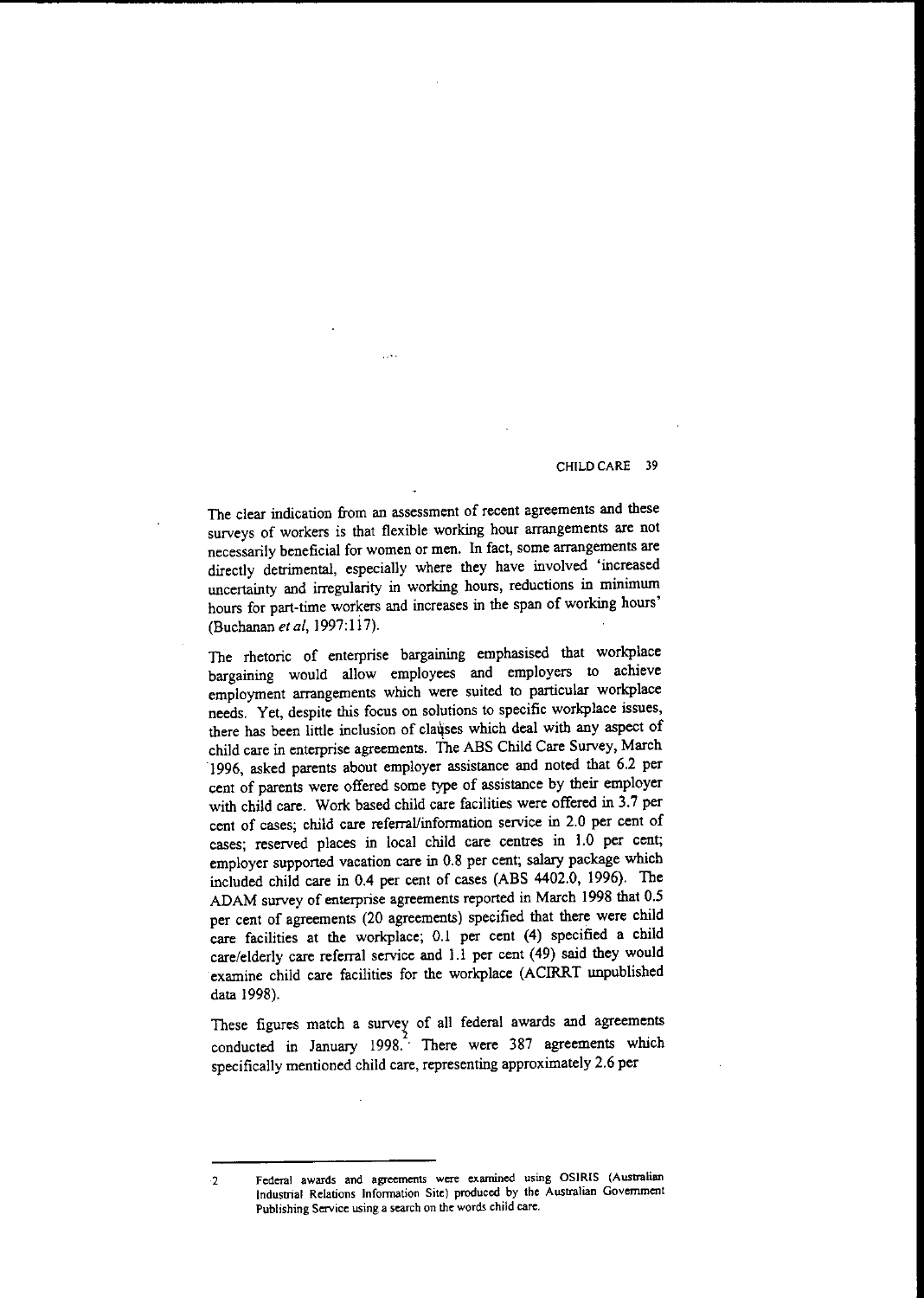cent of total agreements. A survey of these clauses, however, showed half (52 per cent) the clauses specified proposed future activity. The overwhelming majority of these state only that child care issues will be examined (Lee and Strachan, 1998).

The majority of the 205 clauses which specify some activity in connection with child care address the issue in relation to a specific activity (see Table 4). The majority of these clauses cover organisations in the public sector, health and education. One third of these clauses require the employer to reimburse child care costs when working or overtime, working or training away from home, out of hours, weekends and public holidays. Almost two-thirds of these clauses are in local community the majority being councils in South Australia. The government, the majority being councils in South Australia. remainder are mainly in other public sector organisations, with less than ten per cent in the private sector. A further 19 per cent of clauses include child care costs in salary packaging arrangements. These thirty nine agreements have been concluded in twenty five organisations of which ten were in the health sector, six in education (four universities), three in finance and five in the public sector (two in transport, one in a utility and .two small commission/council). Only one was outside these largely public sector organisations in a private printing firm. Eight of the fifteen agreements in health related to specific groups of professional and managerial workers, as did one transport and the utility agreements. Only 17 per cent deal with the provision of child care or assislance with obtaining child care. Work-based child care was mentioned in eight **agreements which represented six organisations. These comprised two** universities, one grammar school, one hospital, one bank, one public **service commission and one vehicle manufacturer.**

While all work-based child care arrangements, child care referral services or vacation care which is organised from the workplace may not be included in agreements, the examination of clauses does indicate the importance this issue is given on the bargaining agenda and the extent of

**<sup>3</sup> The number of agreements and awards on the system is not certain· the estimate is from 15,000 to 18.146 (McLeod 1998). Using the lower estimate of 15.000. agreements and awards which discussed child care represented 2.6 per cent of the total.**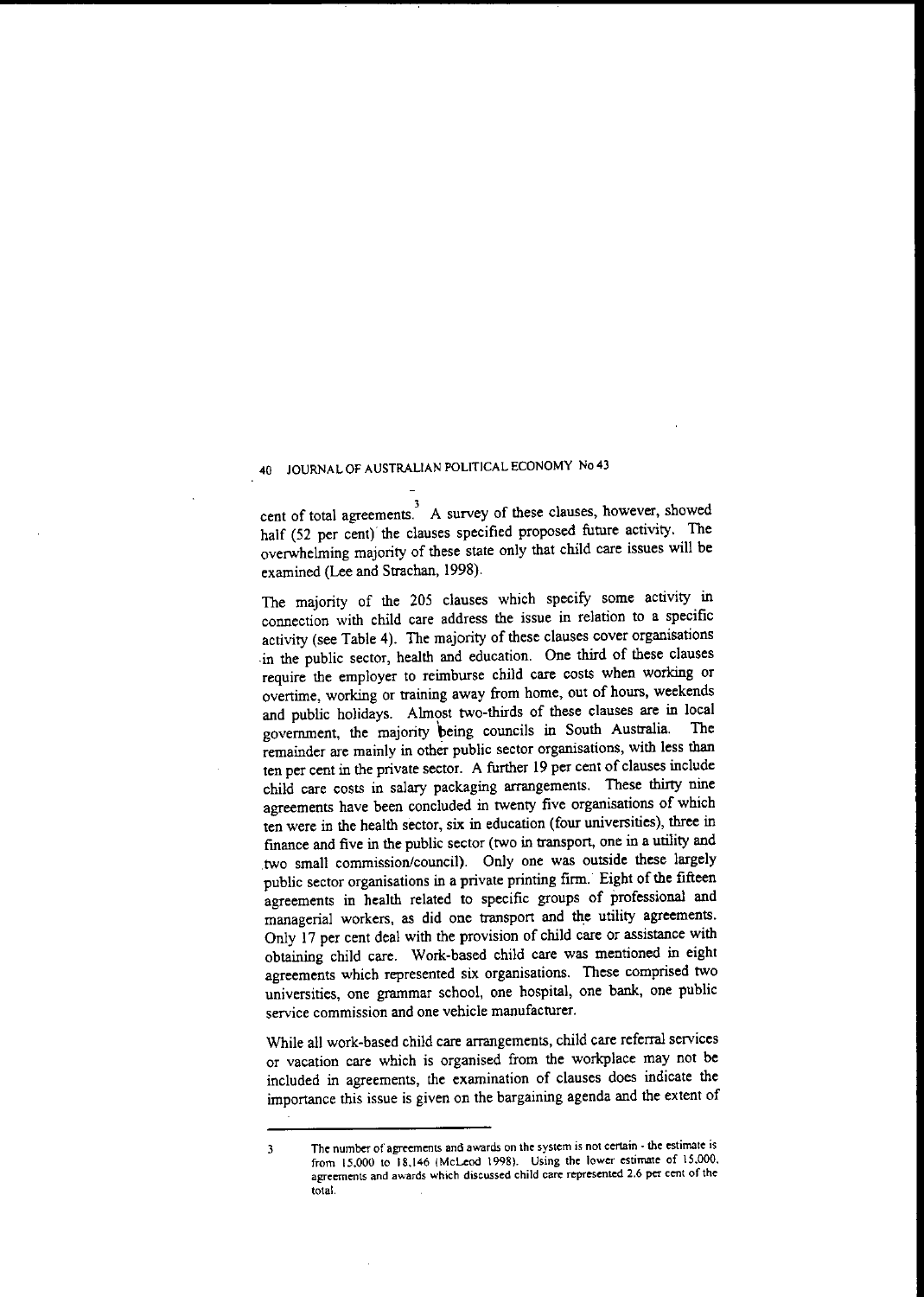interest in the issue. All three surveys used indicate the overall lack of interest in child care issues at the workplace. In the context of extended and less predictable working hours for many employees, the lack of clauses which address child care issues signals more difficulties in combining 'work and family' responsibilities for many workers.

| Table 4: Child Care Clauses in Federal Agreements and Awards |  |
|--------------------------------------------------------------|--|
| which Report Activity                                        |  |

|                                                                                                                                                | No. of Clauses |
|------------------------------------------------------------------------------------------------------------------------------------------------|----------------|
| Details of Clause                                                                                                                              | 70             |
| Reimburse costs of child care for overtime, weekends, training, travel<br>Consider child care arrangements for additional working hours, shift | 45             |
| changes etc                                                                                                                                    | 39             |
| Child care in salary packaging                                                                                                                 | 17             |
| Consider child care arrangements in transfers and relocation                                                                                   | 14             |
| Workbased / employer assisted child care<br>Provision of child care referral / advisory service                                                |                |
|                                                                                                                                                |                |
| Subsidise child care fees                                                                                                                      |                |
| Bring child to work if this does not interfere with performance                                                                                |                |
| Reservation of child care places in local child care centre                                                                                    |                |
| Other                                                                                                                                          |                |

*Source:* **Osiris Database. Jan. 1998. Total number** of clauses **is 428.**

The changing work hours and the relative powerlessness of many female employees means that problems associated with accommodaring work and family responsibilities spill over into the child care market. For example, the Report on Future Directions, 1996-97, noted that there were still limited child care places for children under two years of age and there was parental concern about the availability of care outside core hours of 8.30 am to 6 pm. The Report from the National School Age Care Pilot and Research Program found, with respect to outside school **hours care, that:**

> **flexible working conditions were highlighted as important as were flexible. safe and high quality child care options. Specifically, parents would like to have access to outside school hours care at short notice or 'on demand'. Flexibility of operating hours also poses a problem for parents and there appears to be**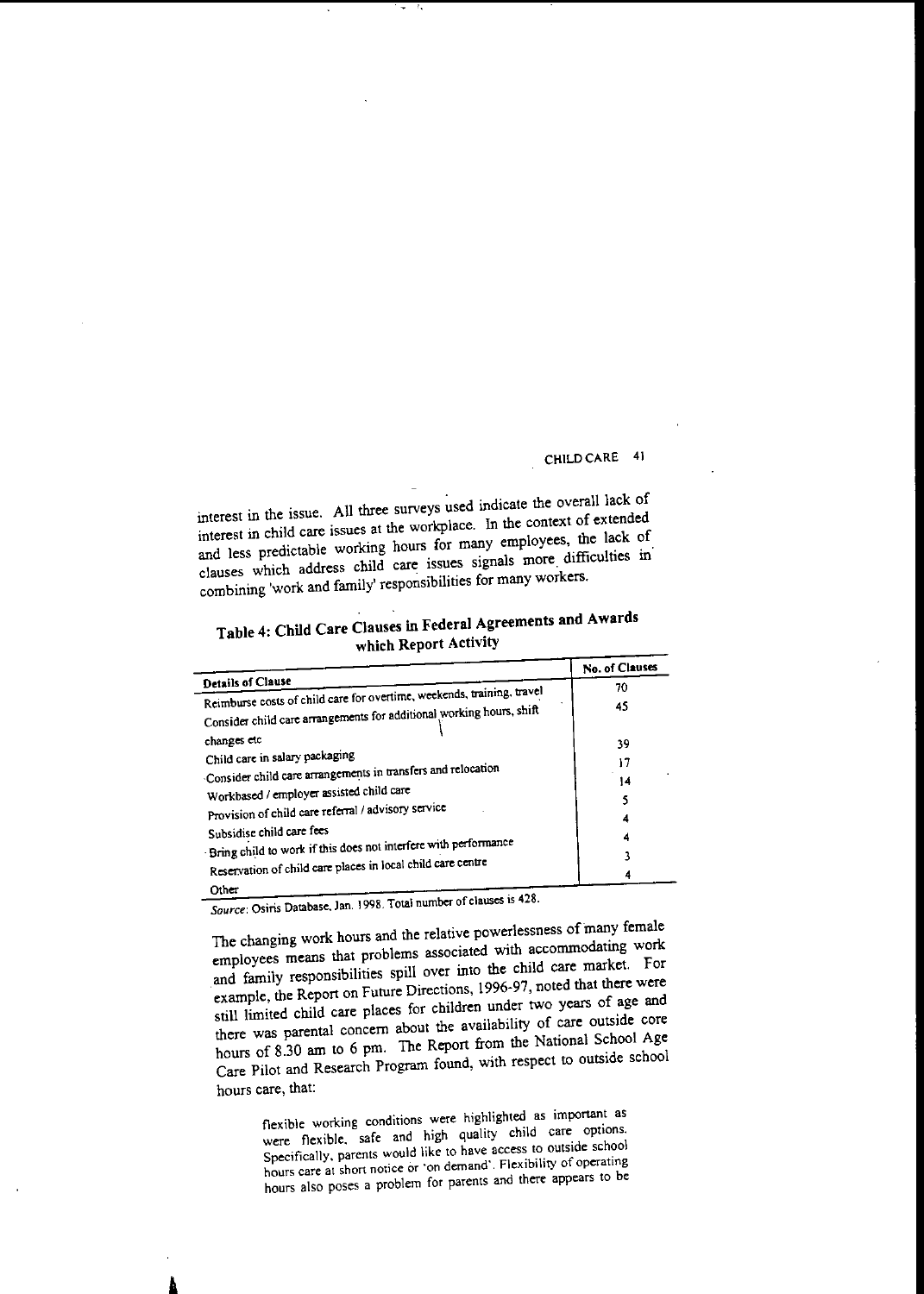**demand for earlier drop-off times and extended closing times as** late as 6.30 pm or 7 pm (DHFS, 1997c:10).

However, the ability of care providers to respond to these demands is constrained. The operation of centre based care requires large ftxed overheads in the facilities and the labour input is quasi ftxed as well, since centres are required to operate with minimum staff-child ratios. Economic viability of the centres therefore requires that the centres be used at or near capacity, which means ftlling available child care places. Unfortunately for centres, many parents do not require full-time, fullweek care so the scheduling problem requires providers to attempt to minimise the places underutilised at different periods throughout the day **or week. For centres to** *factoi* **in an ability to respond to care 'on demand'** they would need to deliberately roster excess capacity that would lift operating costs. To offer this service outside core hours would require even higher fees, not only because input costs may be higher but because the numbers demanding the service are likely to be extremely low per centre. Family day care providers are somewhat different to centre based providers. While the main operating hours for family day care are between 8 am and 6 pm , some providers do offer extended hours of care. In 1995 5.9 per cent of children in family day care received overnight care between the hours of 8 pm and 6 am (DHFS, 1997a:5).

An additional cost of this demand for flexible' care falls on care providers. Many sources (Heiler, 1996; Lyons, 1996) refer to the poor pay and conditions experienced by care providers and the high staff turnover. For example:

**workers [in OSHCl are generally dissatisfied with either the amount of pay received and/or the lack of conditions....Unpaid work varied from I to 15 hOUTS per week and included such tasks as shopping,'staff management, administration and program** planning (DHFS, 1997c: 19).

Recent developments in the workplace have clearly disadvantaged families seeking to combine work and family responsibilities. This **suggests that the government has failed in its objective to enhance the** private choices of parents in this area. Further, the means by which it has chosen to pursue facilitating maternal labour force participation has also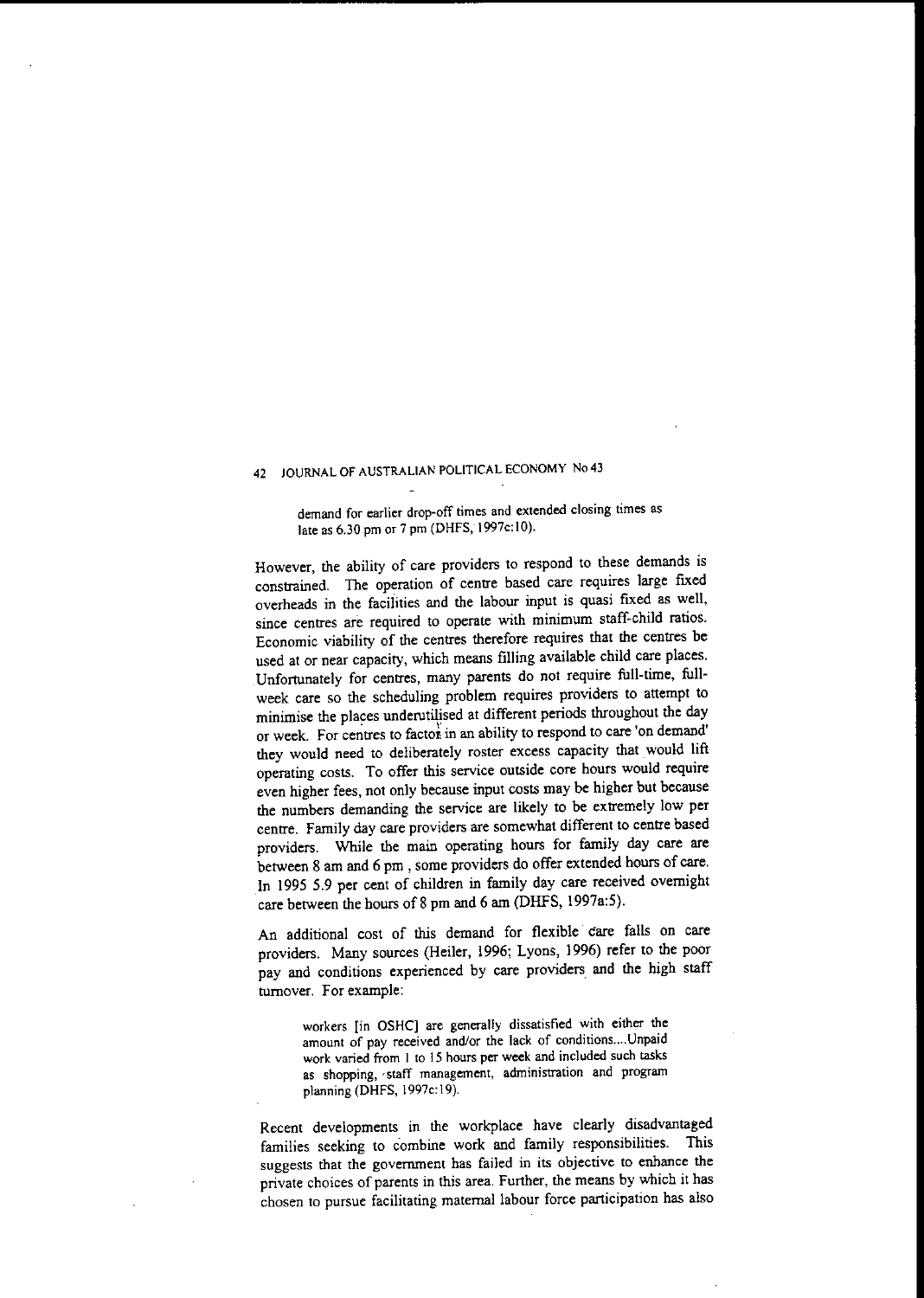failed at least one portion of its constituency. Relying on labour market deregulation has imposed on families a model of workplace flexibility that does not embody the attributes of flexibility that working parents **value.**

# **Conclusion**

Changing work organisation practices have held out the promise of reconciling the often-competing claims of work and family responsibilities that assail employees. If the family-friendly work place is able to provide employees with flexibility to accommodate their dual roles, and at the same time reduce stress and improve worker productivity, then the solution might truly be described as optimal. Unfortunately the evidence reviewed here points to a disparity between the notions of flexibility used by employees and employers. Parental preferences with respect to arrangements for care of dependent children contrast with the changes occurring in working hours towards longer hours, more evening work, more weekend work and less predictability in hours and shifts. These changes are coupled with little overt acknowledgement from employers of the need to assist in balancing work and family life. Jf one party to the work bargain is unwilling or unable to amend the more deleterious work practices then the optimal solution to the work-family dilemma will slip away. A remedy might be found in a pro-active government that is prepared to coax or coerce the parties into achieving a truJy mutually satisfactory outcome.

Unfortunately, the response of the Howard conservative government to the changes of the 1990s is passive and rests on the naive helief that freeing parents and workers to negotiate their own work and care packages will produce optimum outcomes. It ignores the market realities of differential hargaining power. Where employees have weak bargaining positions employers will be able to dictate work hours with linle regard for family preferences. Family-work conflicts will receive second best solutions. generating negative spillovers for family  $relationships and/or care providers.$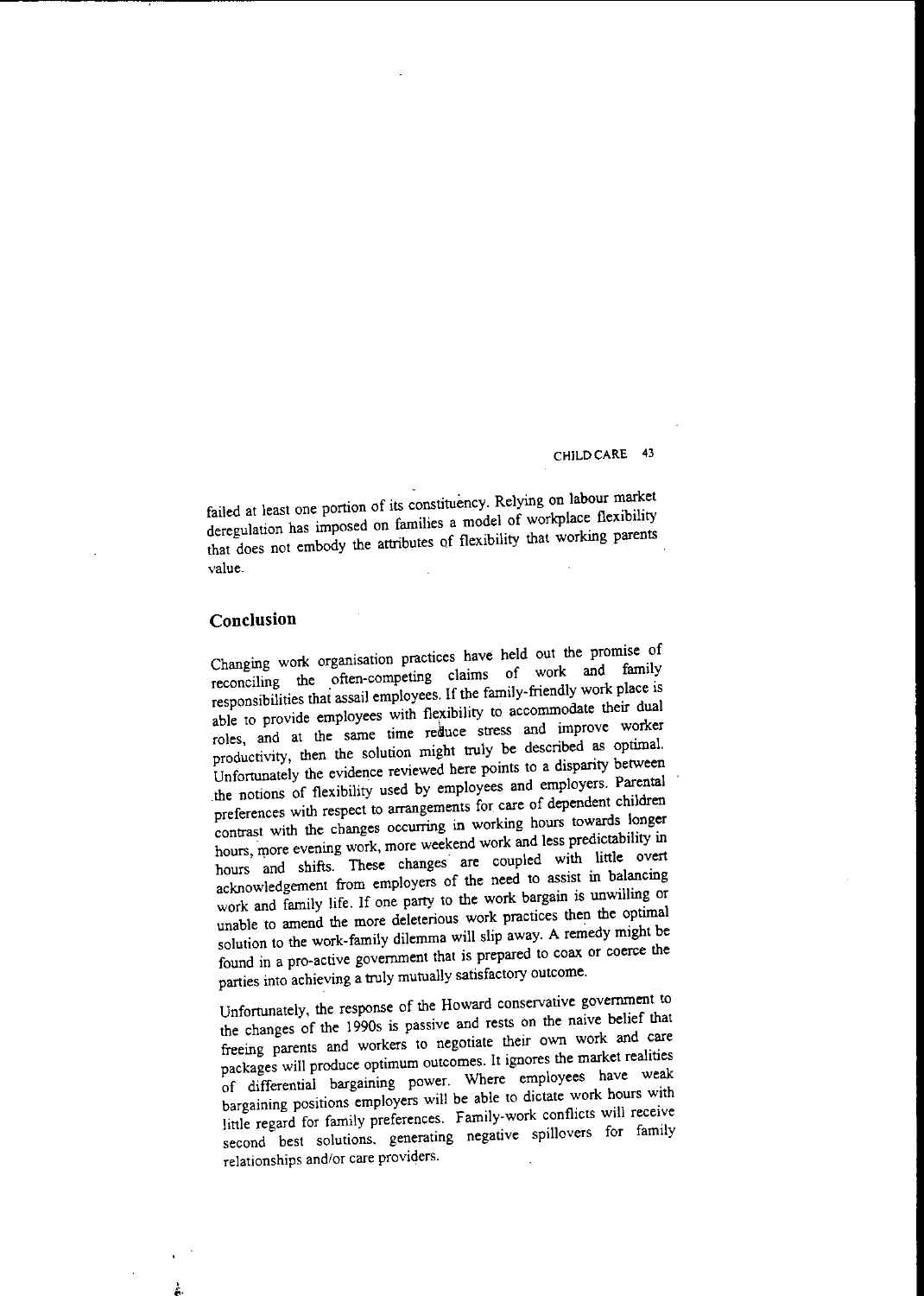#### References

 $\sim$   $\sim$ 

Anon, Achievements So Far & Coming Events (1995) *Work* & *Family,* 8, 2-3.

Anon, Budget Initiatives: An Agenda for Families (1995) *Work* &' *Family,* 9, 2~3.

Australian Bureau of Statistics (ABS) (1997) *Australian Women's Yearbook* 1997, ABS Cat No. 4124.0. Canberra: AGPS.

Australian Bureau of Statistics (ABS) (1996 & 1997) *Child Care,* ABS Cat No. 4402.0. Canberra: AGPS.

Australian Bureau of Statistics (ABS) (1994) *Focus on families: Work and Family Responsibilities,* ABS Cat No. 4422.0, Canberra: AGPS.

.Australian Centre for Industrial Relations Research and Training (AClRRT) (1999), *Australia at Work: Just Managing?* Sydney: Prentice Hall.

Australian Centre for Industrial Relations Research and Training (ACIRRT), ADAM Database, unpublished data March 1998.

Australian Centre for Industrial Relations Research and Training (ACIRRT) (1995·98), ADAM Reports, ACIRRT, University of Sydney.

Bittman, M. and Pixley, J. (1997) *The Double Life of the Family*, Sydney, Allen & Unwin.

Brennan, D. (1998) *The Politics of Australian Child Care*, 2<sup>nd</sup>. Edn., Melbourne, Cambridge.

Buchanan, J., Bameveld. K.. O'Loughlin. T. and Pagnell, B. (1997) Wages Policy and Wage Determination in 1996. *Journal* 0/*Industrial Relations,* 39, 1,96-119.

Budget Statements 1996/97 (1996). Canberra, AGPS.

Burgess. J. and Straehan. G. (1999) The Family Friendly Workplace in Australia: Myth or Reality? in R. Morris, D. Mortimer and Leece, P. (eds) *Workplace Reform and Ell1erprise Bargaining,* Sydney, Harcourt Brace. 289~306.

Dabscheck, B. (1995) *The Struggle/or Australian lndustrial Relations,* Melbomne: Oxford University.

Department of Health and Family Services (1997a) 1995 Census of Child Care Services, Canberra: AGPS.

Department of Health and Family Services (1997b) *Report on Public Consultations on Future Directions* 1996-97, Canberra: AGPS.

Department of Health and Family Service; (1997c) *Key.findings on the National School Age Care Pilot and Research Program, 1997, http://www.healthgov.au/pubs/chldcare /pilot.htm*

Department of lndustrial Relations (DlR) (1995) *Annual Report* 1994: *Enterprise Bargaining in Australia,* Canberra: AGPS.

Department of Industrial Relations (DIR) (1996) Annual Report 1995: Enterprise *Bargaining in Australia,* Canberra: AGPS.